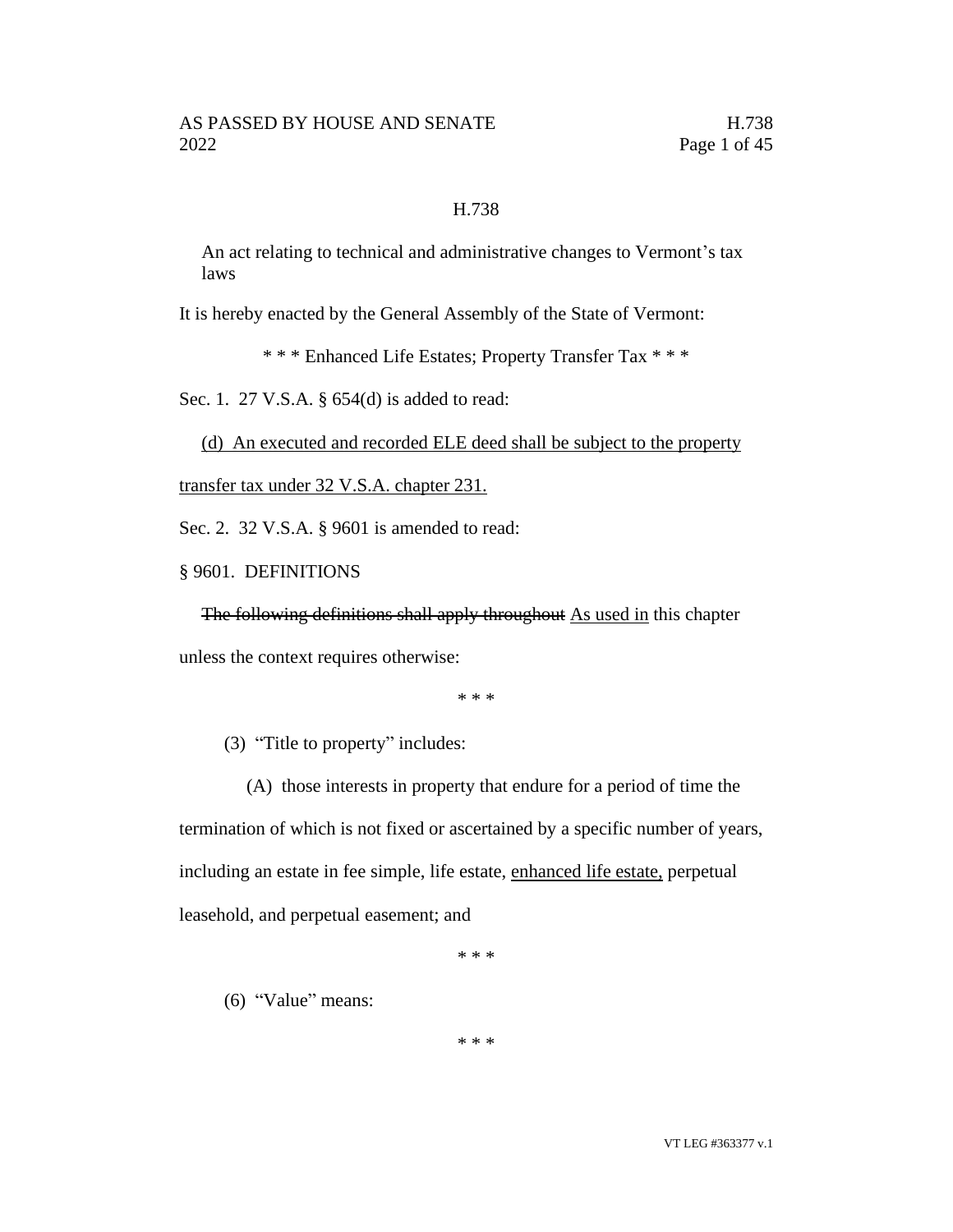(E) In the case of a life estate or an enhanced life estate, the grand list value of the property at the time of the transfer, multiplied by a factor published by the Internal Revenue Service for purposes of valuing life estates and remainders pursuant to 26 U.S.C. § 7520. This factor is based on the grantor's age, published actuarial tables, and published interest rate in the month of the transaction.

\* \* \*

Sec. 3. 32 V.S.A. § 9617(h) is amended to read:

 $(h)(1)$  At any time within three years after the date a property is transferred, a taxpayer may petition the Commissioner in writing for the refund of all or any part of the amount of tax paid. The Commissioner shall thereafter grant a hearing subject to the provisions of 3 V.S.A chapter 25 upon the matter and notify the taxpayer in writing of his or her the Commissioner's determination concerning the refund request. The Commissioner's determination may be appealed as provided in subsection (e) of this section. This shall be a taxpayer's exclusive remedy with respect to the refund of taxes under this chapter, except as provided under subdivision (2) of this subsection.

(2) If the transfer taxed by this chapter was an enhanced life estate interest and that interest is revoked or revised pursuant to 27 V.S.A. chapter 6, the person who paid the tax may petition for a refund, provided that the petition is made within eight years after the date of payment of the tax and

VT LEG #363377 v.1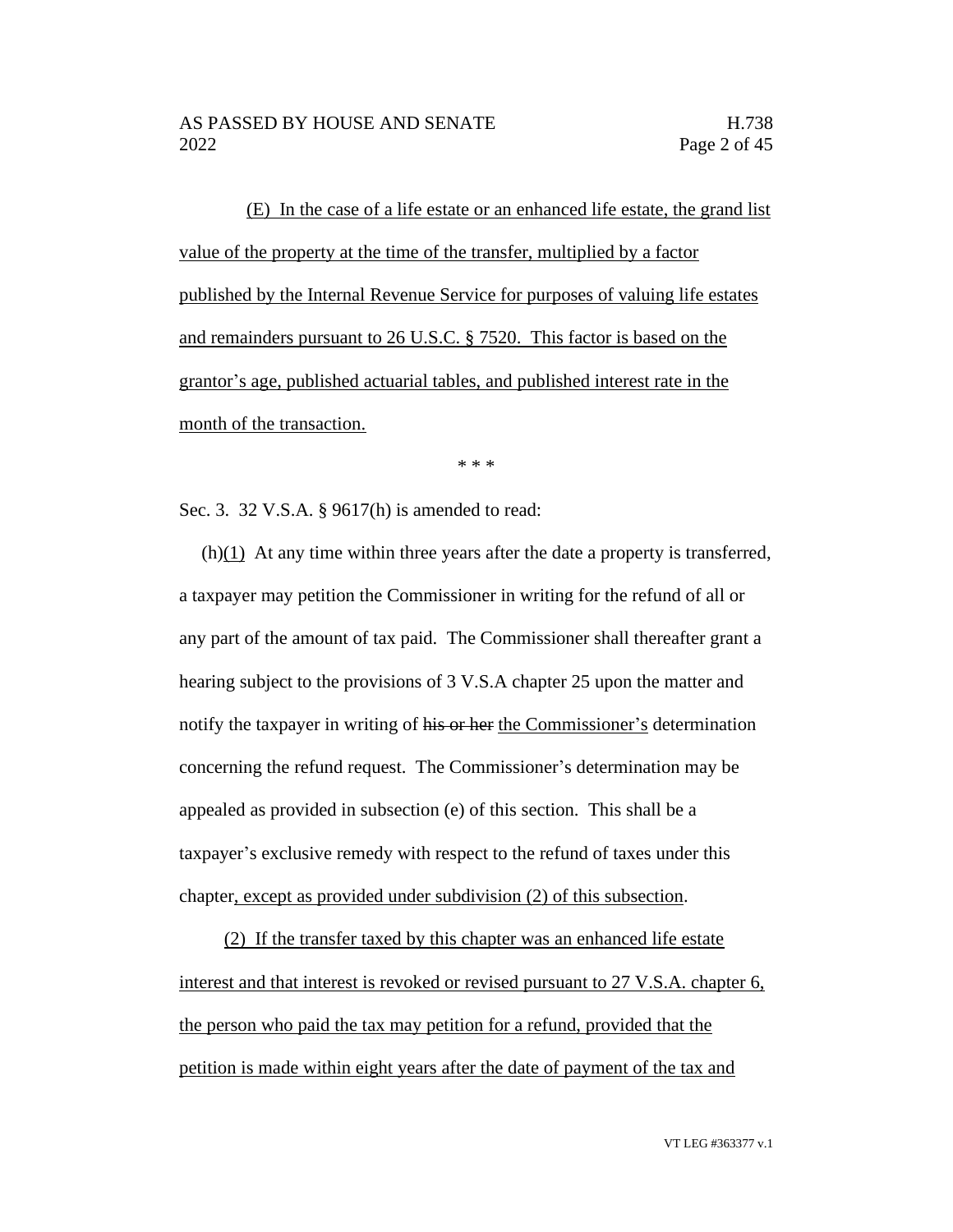within one year after the date of revocation or revision. No petition for a refund shall be granted for the revocation or revision of an interest that occurred eight years or more after the date of payment of the tax. In the case of a revision, the revised enhanced life estate interest transfer shall be subject to tax under this chapter.

\* \* \* Underpayment Penalties; Deadlines \* \* \* Sec. 4. 32 V.S.A. § 3202(b) is amended to read:

(b) Penalties.

\* \* \*

(2) Failure to pay estimated tax. When a taxpayer fails to make payments as required by chapter 151, subchapter 5 or 5A of this title (estimations of nonwithheld income tax and quarterly filing and payment), the Commissioner may assess and the taxpayer shall then pay a penalty that shall be equal to one percent of the outstanding tax liability for each month, or portion thereof, that the tax liability is not paid in full; provided, however, that in no event shall the amount of any penalty assessed under this subdivision exceed 25 percent of the tax liability unpaid on the prescribed date of payment.

(3) Failure to pay. When a taxpayer fails to pay a tax liability imposed by this title (other than a return required by chapter 151, subchapter 5 or 5A of this title for estimation of nonwithheld income tax and quarterly filing and payment) on the date prescribed therefor, then in addition to any interest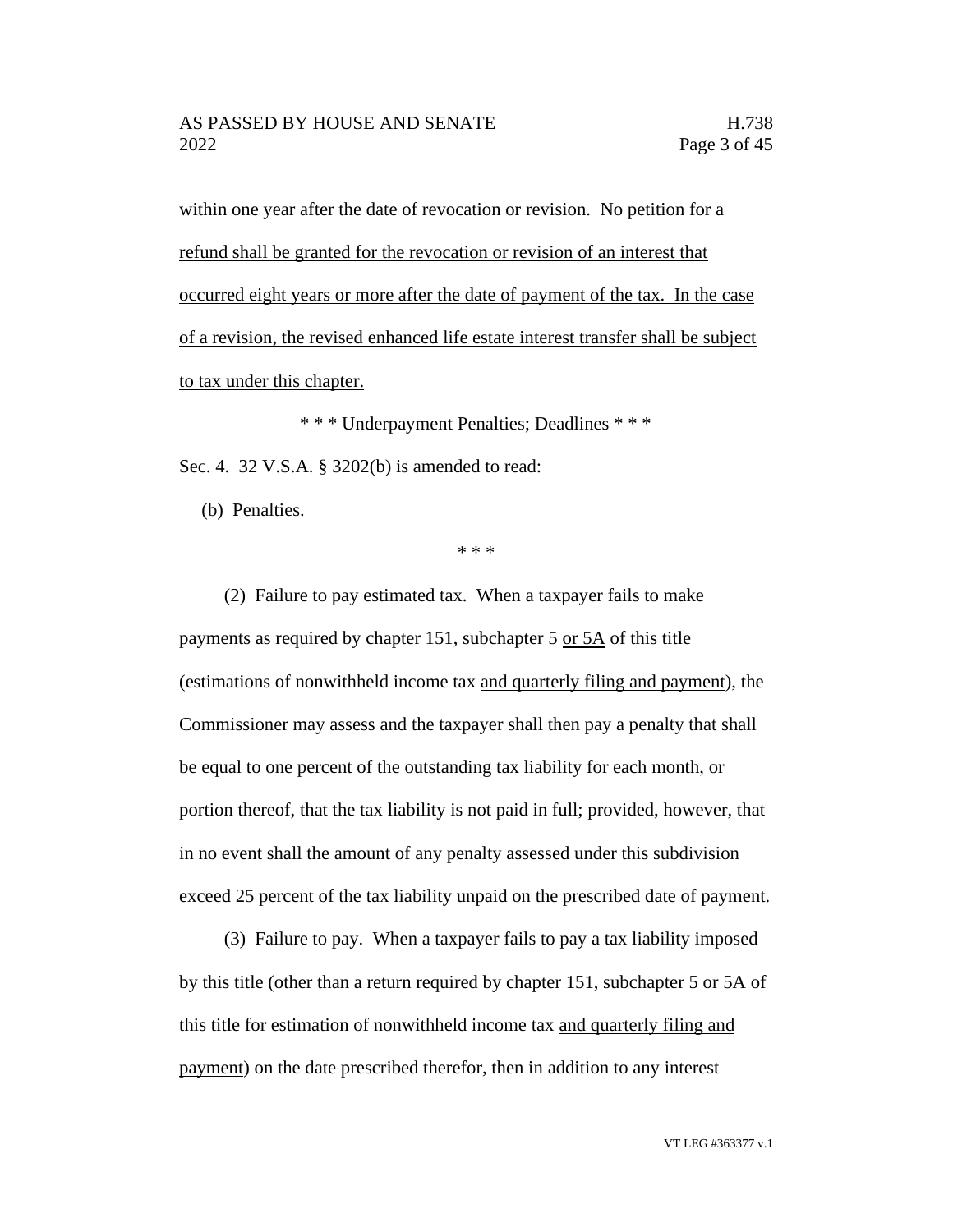payable pursuant to subsection (a) of this section, the Commissioner may assess and the taxpayer shall then pay a penalty that shall be equal to, for income tax under chapter 151, subchapters 2 and 3 of this title, one percent and, for all other taxes, five percent of the outstanding tax liability for each month, or portion thereof, that the tax liability is not paid in full; provided, however, that in no event shall the amount of any penalty assessed under this subdivision exceed 25 percent of the tax liability unpaid on the prescribed date of payment.

\* \* \*

Sec. 5. 32 V.S.A. § 5859(b) is amended to read:

(b) Except as provided in subsection (c) of this section, the taxpayer shall be liable for interest and penalties pursuant to section 3202 of this title, with interest imposed at the rate per annum established from time to time by the Commissioner pursuant to section 3108 of this title upon the amount of any underpayment of estimated tax.

\* \* \*

(2) The period of the underpayment for which interest and penalties shall apply shall commence on the date the installment was required to be paid and shall terminate on the earlier of the following dates: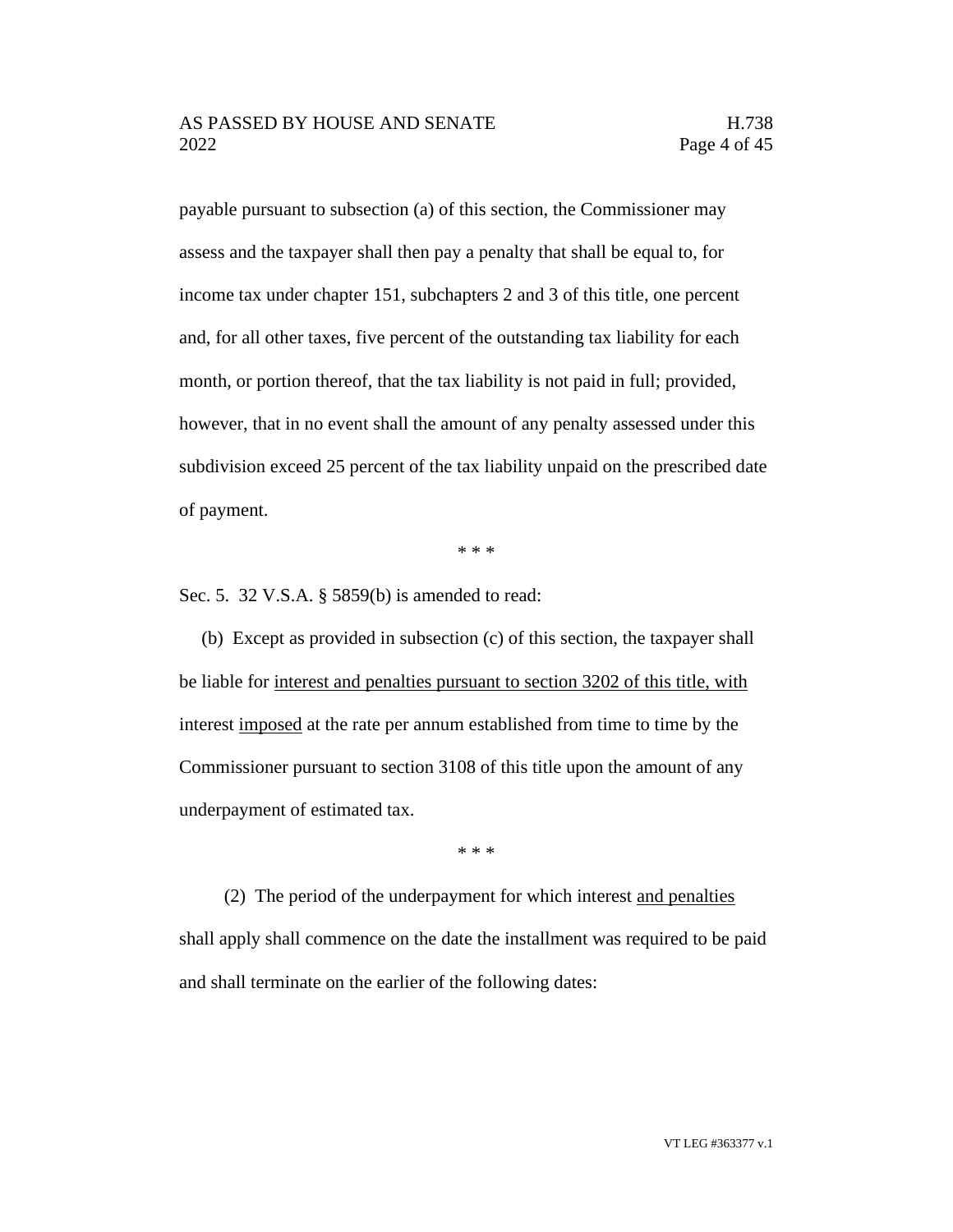(A) the 15th day of the third month following the close of the taxable year the date a U.S. income tax return is required to be filed for that year by that corporation under the laws of the United States; or

(B) with respect to any portion of the underpayment, the date on which such portion is paid. For purposes of this subdivision, a payment of estimated tax on any installment date shall be considered a payment of any previous underpayment only to the extent such payment exceeds the amount of the installment determined under subdivision (1)(A) of this subsection (b) for such installment date.

Sec. 6. [Deleted.]

Sec. 7. [Deleted.]

\* \* \* Vermont Children's Trust Foundation Checkoff \* \* \* Sec. 8. 32 V.S.A. § 5862b is amended to read:

#### § 5862b. CHILDREN'S TRUST FUND ACCOUNT VERMONT

#### CHILDREN'S TRUST FOUNDATION CHECKOFF

(a) Returns filed by individuals shall include, on a form prescribed by the Commissioner of Taxes, an opportunity for the taxpayer to designate funds to the Children's Trust Fund Vermont Children's Trust Foundation.

(b) Amounts so designated shall be deducted from refunds due to, or overpayments made by, the designating taxpayers. All amounts so designated and deducted shall be deposited in an account by the Commissioner of Taxes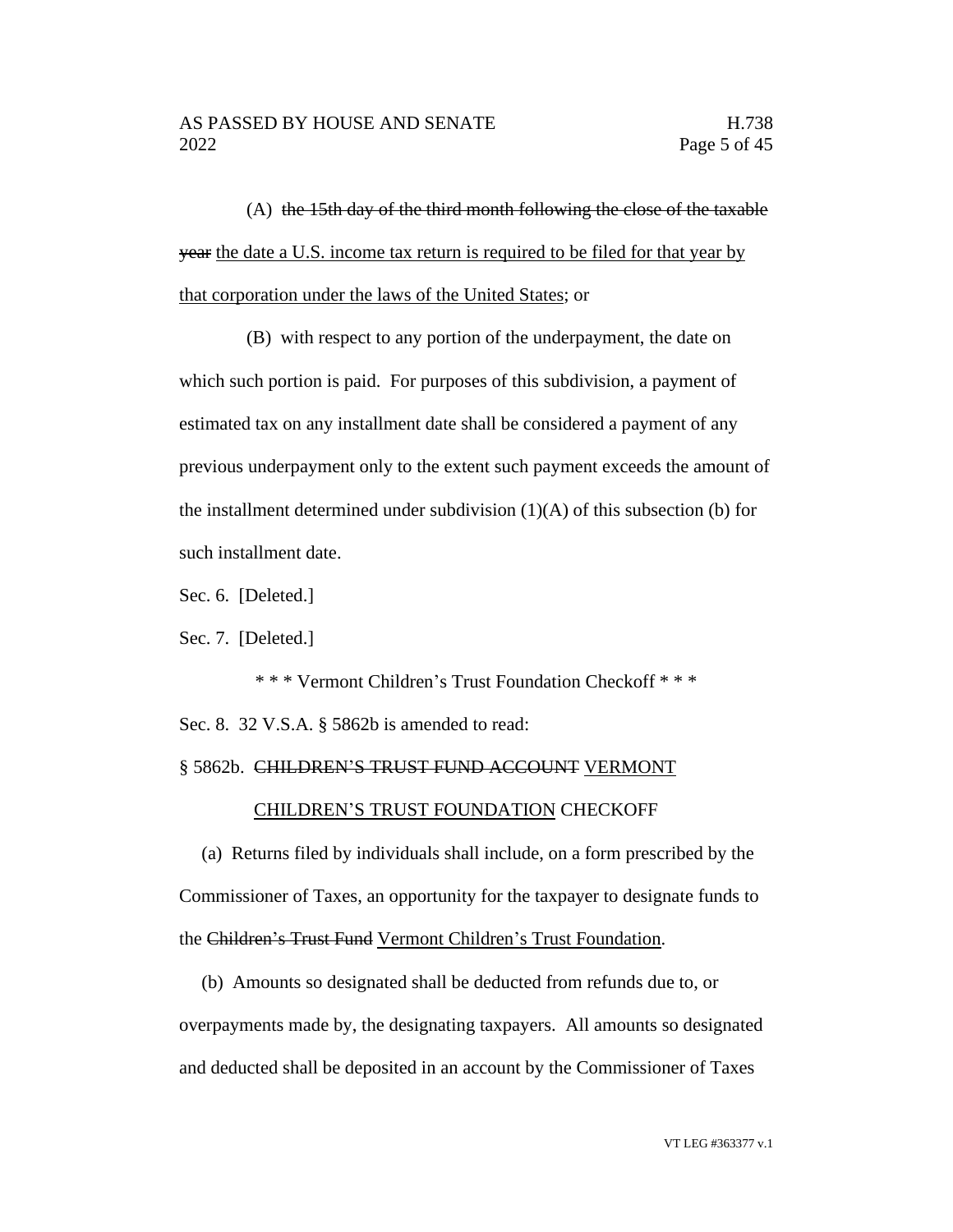for payment to the Children's Trust Fund Vermont Children's Trust Foundation. If at any time after the payment of amounts so designated to the Account account it is determined that the taxpayer was not entitled to all or any part of the amount so designated, the Commissioner may assess, and the account shall then pay to the Commissioner, the amount received, together with interest at the rate prescribed by section 3108 of this title, from the date the payment was made until the date of repayment.

(c) The Commissioner of Taxes shall explain to taxpayers the purposes of the Account account and how to contribute to it. The Commissioner shall make available to taxpayers the annual income and expense report of the Children's Trust Fund Vermont Children's Trust Foundation and shall provide notice in the instructions for the State individual income tax return that the report is available at the Tax Department.

(d) If amounts paid with respect to a return are insufficient to cover both the amount owed on the return under this chapter and the amount designated by the taxpayer as a contribution to the Children's Trust Fund Account Vermont Children's Trust Foundation, the payment shall first be applied to the amount owed on the return under this chapter and the balance, if any, shall be deposited in the account.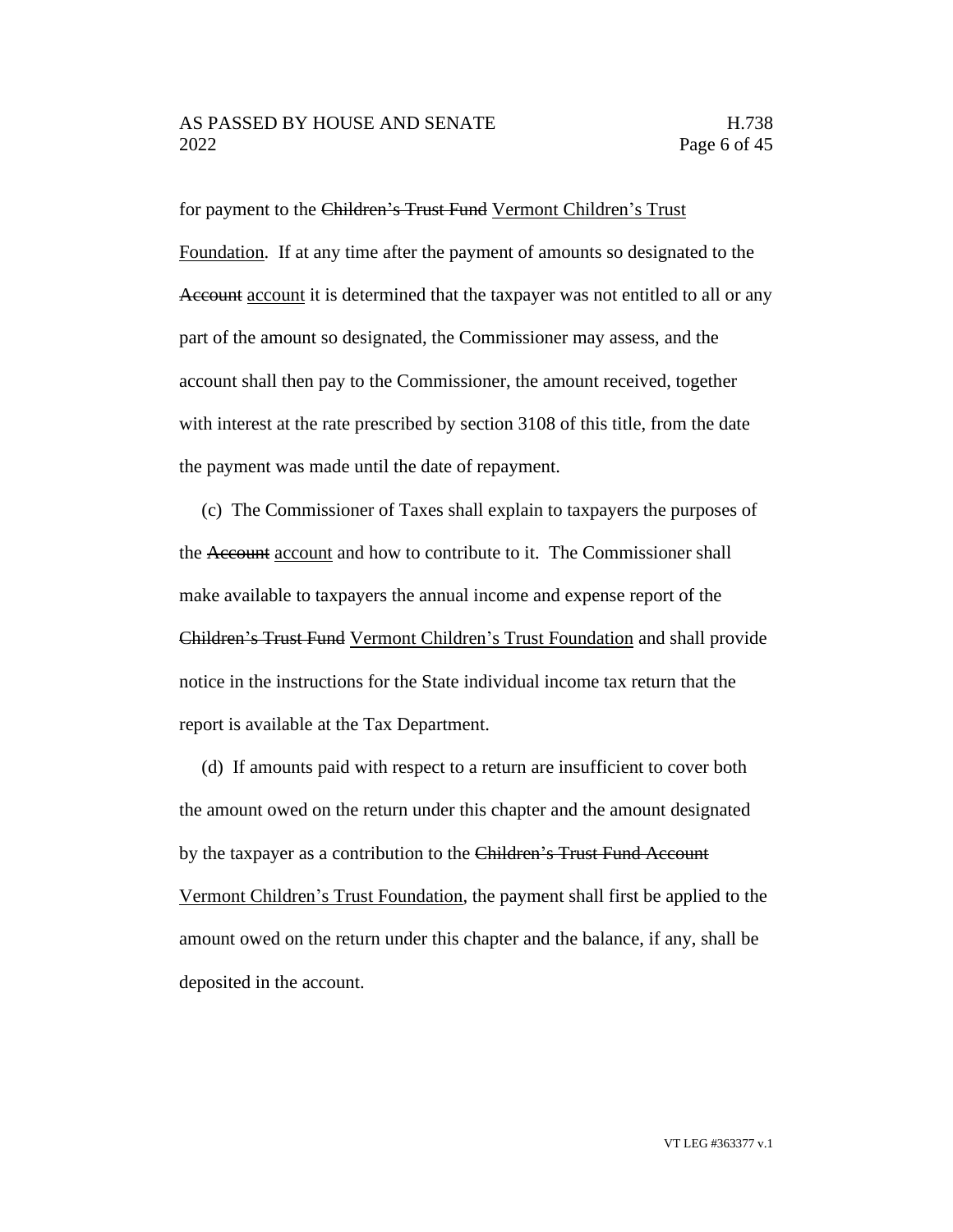## AS PASSED BY HOUSE AND SENATE FOR THE H.738 2022 **Page 7 of 45**

(e) Nothing in this section shall be construed to require the Commissioner to collect any amount designated as a contribution to the Children's Trust Fund Account Vermont Children's Trust Foundation.

(f) The Vermont Children's Trust Foundation shall use the revenue received under this section to provide funds for community-based primary prevention programs that have been shown to be effective for juveniles. The Foundation shall solicit proposals for grant awards from public and private persons and agencies and shall evaluate the proposals on the basis of the following criteria:

(1) the demonstrated effectiveness of the program upon which the proposal is based;

(2) the need for such services within the community;

(3) other resources available to meet the need for primary prevention services; and

(4) the ability of the applicant to obtain funding from another source to cover a portion of the program costs.

(g) To the extent that funds permit, the Vermont Children's Trust Foundation shall award and administer grants to applicants of proposals that the Foundation determines to have met the criteria established in subsection (f) of this section. The Foundation shall monitor expenditures by grantees and evaluate the effectiveness of the programs, assistance, or services financed by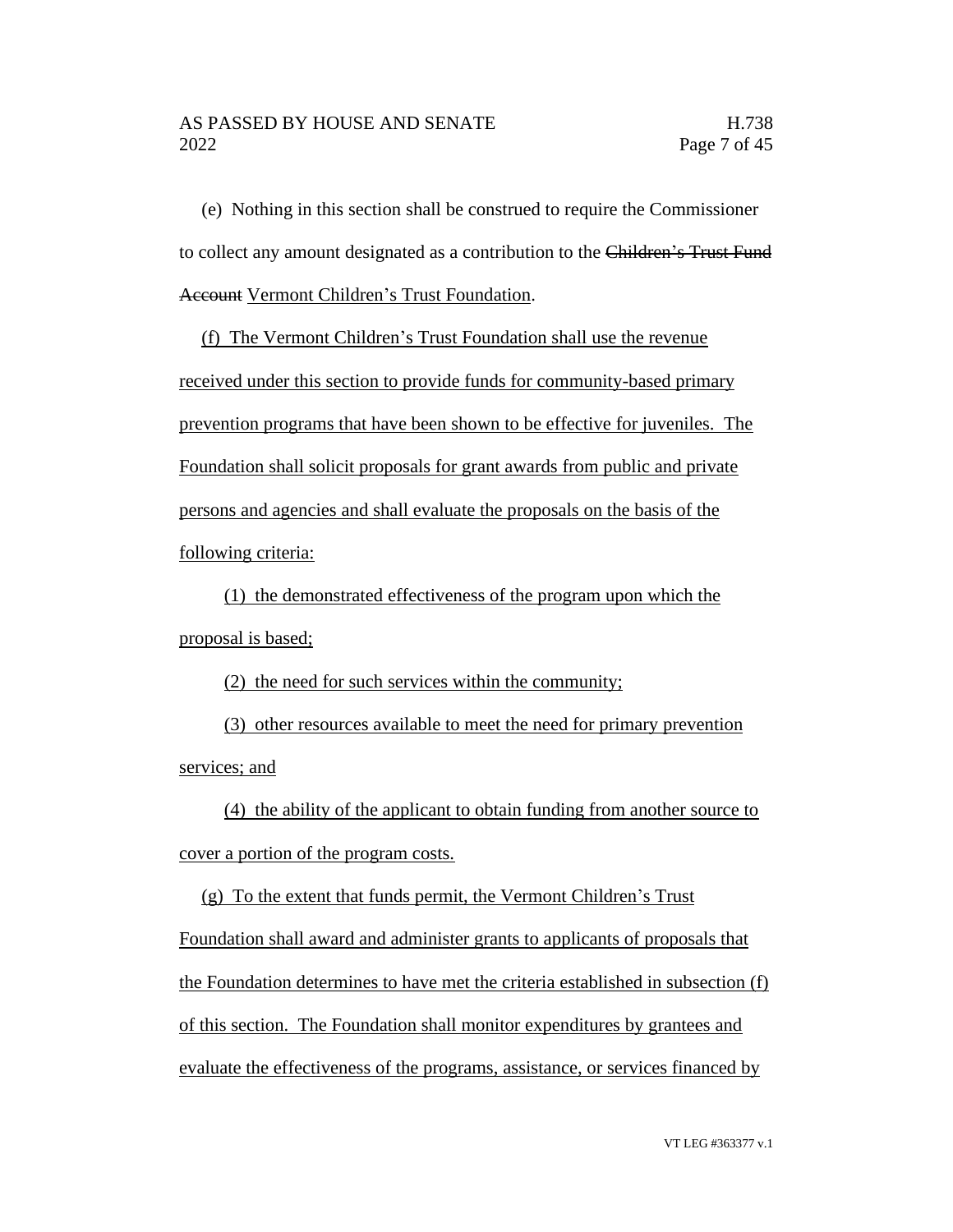the revenue received under this section. The Foundation shall develop guidelines for the coordination of community-based primary prevention programs, the application process, and the distribution of grants under this section.

Sec. 9. 33 V.S.A. § 3303(b) is amended to read:

(b) The Council shall administer the Children's Trust Fund as provided in sections 3306 and 3307 of this title. [Repealed.]

Sec. 10. REPEALS; CHILDREN'S TRUST FUND

33 V.S.A. § 3306 (Children's Trust Fund) and 33 V.S.A. § 3307 (trust fund programs) are repealed.

Sec. 11. TRANSITION; CHILDREN'S TRUST FUND; FY 2023

# **TRANSFERS**

On July 1, 2022 and December 30, 2022, all revenue and interest in the

Children's Trust Fund created under 33 V.S.A. § 3306 shall be transferred to

the Vermont Children's Trust Foundation to be used for the purposes

established under subsections (f) and (g) of 32 V.S.A. § 5862b.

\* \* \* Reporting Federal Audits and Adjustments; Partnerships \* \* \*

Sec. 12. 32 V.S.A. § 5866(c) is added to read:

(c) If a change in federal tax liability results from the audit of a partnership or an adjustment of a partnership's taxable income under 26 U.S.C. subtitle F,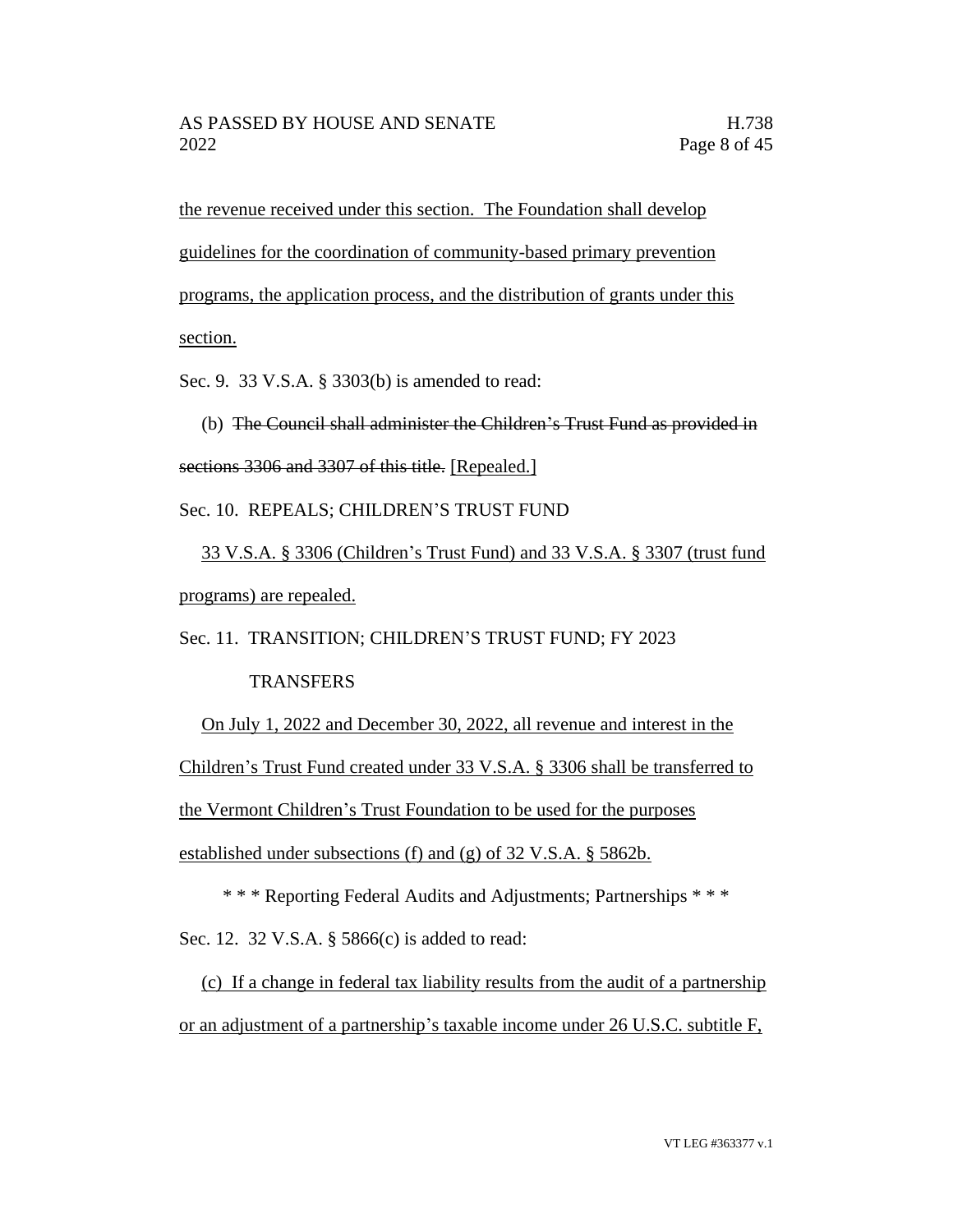chapter 63, subchapter C, the taxpayer shall file and amend returns and pay tax owed pursuant to section 5866a of this title.

Sec. 13. 32 V.S.A. § 5866a is added to read:

# 5866a. REPORTING ADJUSTMENTS TO FEDERAL TAXABLE INCOME

# AND FEDERAL PARTNERSHIP AUDITS

(a) Definitions. As used in this section:

(1) "Administrative adjustment request" means an administrative

adjustment request filed by a partnership under 26 U.S.C. § 6227.

(2) "Audited partnership" means a partnership subject to a partnership-

level audit resulting in a federal adjustment.

(3) "Corporate partner" means a partner that is subject to tax under

chapter 151, subchapter 3 of this title.

(4) "Direct partner" means a partner that holds an interest directly in a partnership or pass-through entity.

(5) "Exempt partner" means a partner that is exempt from taxation under

this chapter but not an entity with federal exempt status having taxable income under subdivision 5811(18) of this title.

(6) "Federal adjustment" means a change to an item or amount determined under the Internal Revenue Code that is used by a taxpayer to compute tax owed, whether that change results from action by the Internal Revenue Service, including a partnership-level audit, or the filing of an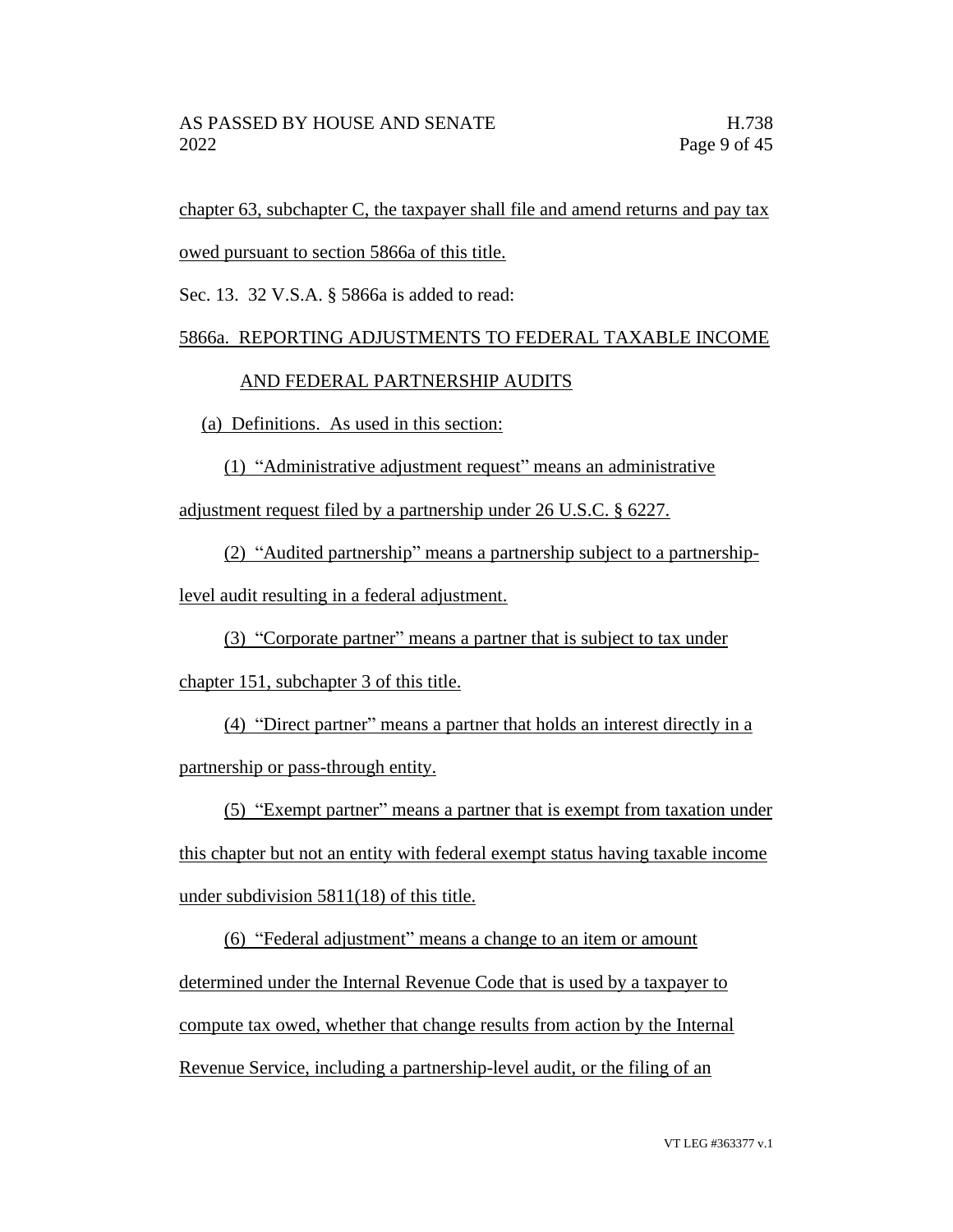amended federal return, federal refund claim, or an administrative adjustment request by the taxpayer. A federal adjustment is positive to the extent that it increases State taxable income as determined under this chapter and is negative to the extent that it decreases State taxable income as determined under this chapter.

(7) "Federal adjustments report" includes methods or forms required by the Commissioner for use by a taxpayer to report final federal adjustments, including an amended tax return, information return, or uniform multistate report.

(8) "Federal partnership representative" means the person that the partnership designates for the taxable year as the partnership's representative or the person that the Internal Revenue Service appoints to act as the federal partnership representative pursuant to 26 U.S.C. § 6223(a).

(9) "Final determination date" means the following:

(A) Except as provided in subdivisions (B) and (C) of this

subdivision (a) $(9)$ , if the federal adjustment arises from an audit or other action by the Internal Revenue Service, "final determination date" means the first day on which no federal adjustments arising from that audit or other action remain to be finally determined, whether by Internal Revenue Service decision with respect to which all rights of appeal have been waived or exhausted, by agreement, or, if appealed or contested, by a final decision with respect to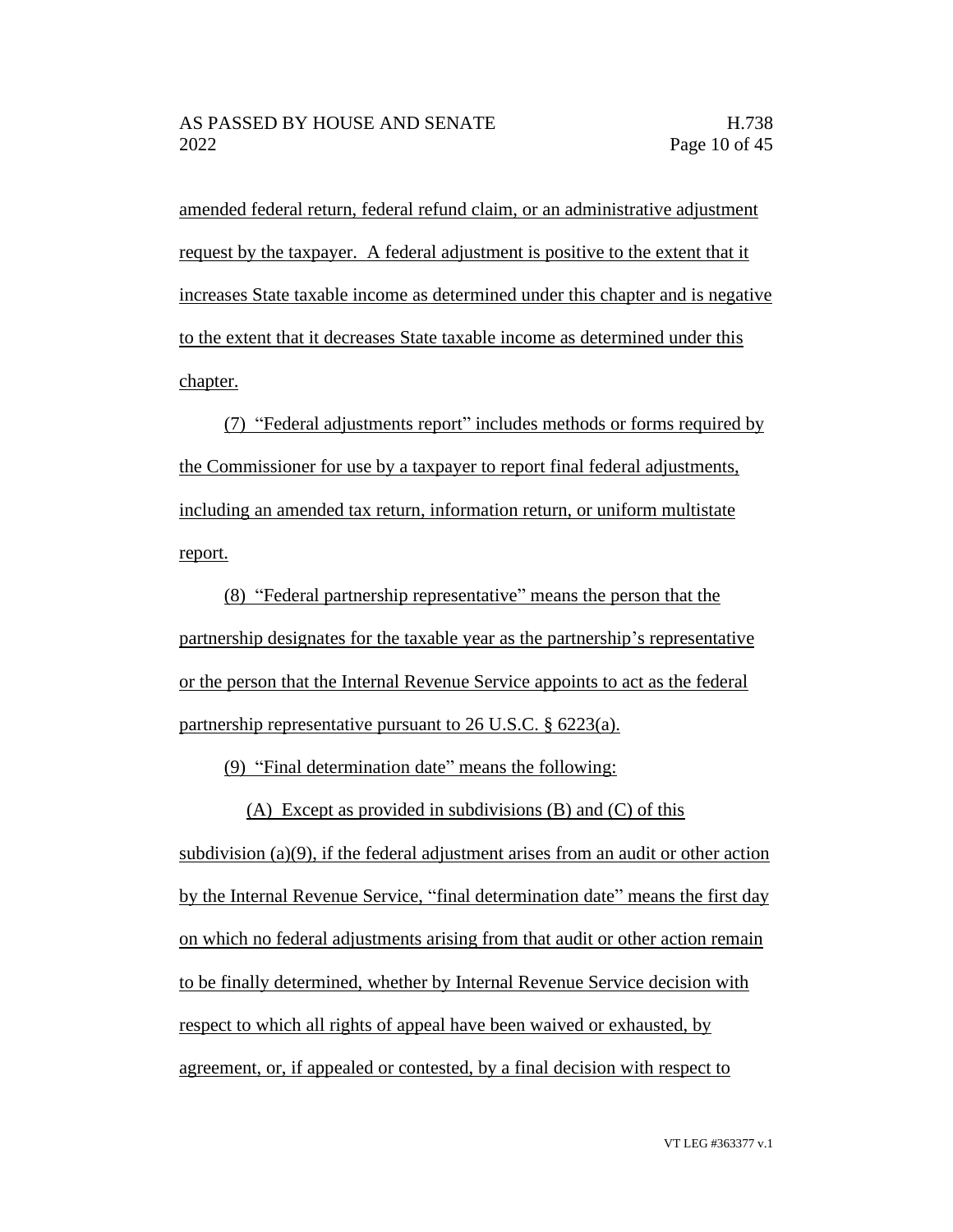which all rights of appeal have been waived or exhausted. For agreements required to be signed by the Internal Revenue Service and the taxpayer, the "final determination date" means the date on which the last party signed the agreement.

(B) For federal adjustments arising from an audit or other action by the Internal Revenue Service, if the taxpayer filed as a member of an affiliated group electing to file a consolidated return under subsection 5862(c) of this title or filed as a member of a unitary combined group under subsection 5862(d) of this title, the "final determination date" means the first day on which no related federal adjustments arising from that audit remain to be finally determined, as described in subdivision (A) of this subdivision (a)(9), for the entire group.

(C) If the federal adjustment results from filing an amended federal return, a federal refund claim, or an administrative adjustment request, or if it is a federal adjustment reported on an amended federal return or other similar report filed pursuant to 26 U.S.C. § 6225(c), the "final determination date" means the day on which the amended return, refund claim, administrative adjustment request, or other similar report was filed.

(10) "Final federal adjustment" means a federal adjustment after the final determination date for that federal adjustment has passed.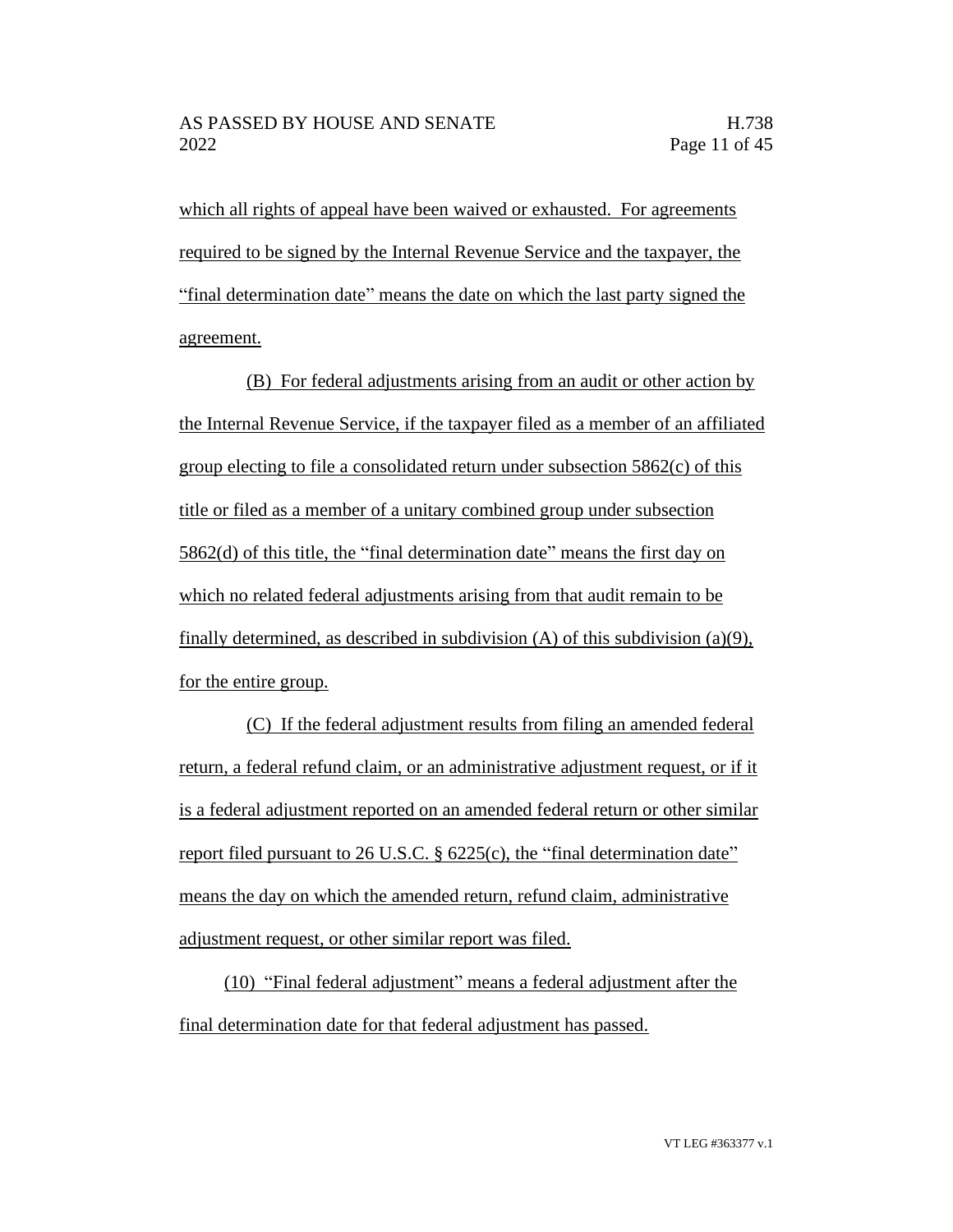(11) "Indirect partner" means a partner in a partnership or pass-through entity that itself holds an interest directly, or through another indirect partner, in a partnership or pass-through entity.

(12) "I.R.C." means the Internal Revenue Code of 1986, as codified under 26 U.S.C. subtitles A–K, and applicable regulations as promulgated by the U.S. Department of the Treasury. To the extent that the terms used in this section are not defined under this section, it is the intent of the General Assembly to conform to the definitions and terminology used in the amendments to the I.R.C., subtitle F, chapter 63 pertaining to the comprehensive partnership audit regime contained in the Bipartisan Budget Act of 2015, Pub. L. No. 114-74, as amended, and this section shall be interpreted accordingly.

(13) "Nonresident partner" means an individual, trust, or estate partner that is not a resident partner.

(14) "Partner" means a person that holds an interest, directly or

indirectly, in a partnership or other pass-through entity.

(15) "Partnership" means an entity subject to taxation under 26 U.S.C. subtitle A, chapter 1, subchapter K.

(16) "Partnership-level audit" means an examination by the Internal Revenue Service at the partnership level pursuant to 26 U.S.C. subtitle F, chapter 63, subchapter C that results in federal adjustments.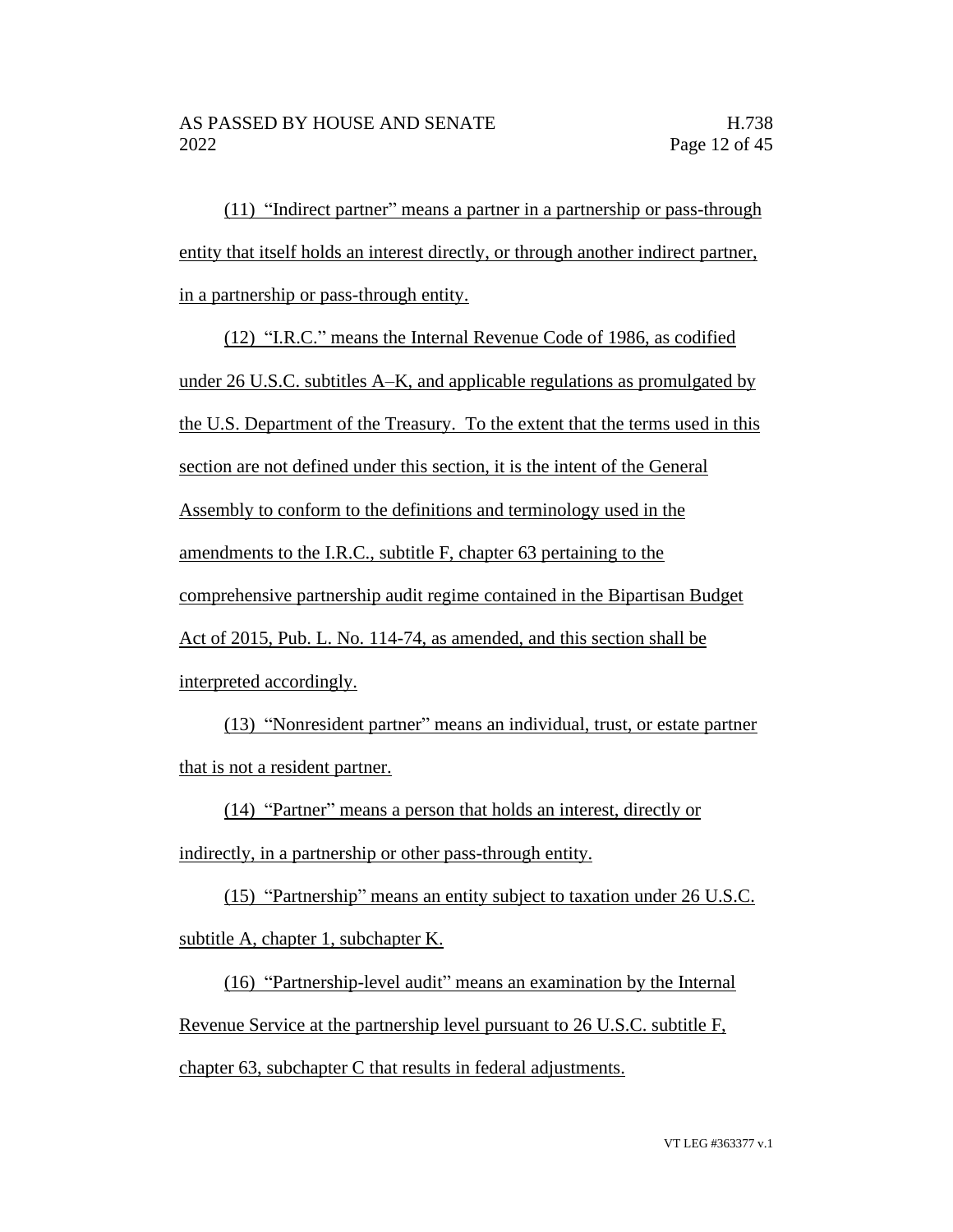(17) "Pass-through entity" means an entity other than a partnership that is not subject to tax under section 5822 or 5832 of this title.

(18) "Reallocation adjustment" means a federal adjustment resulting from a partnership-level audit or an administrative adjustment request that changes the shares of one or more items of partnership income, gain, loss, expense, or credit allocated to direct partners. A positive reallocation adjustment means the portion of a reallocation adjustment that would increase federal income for one or more direct partners, and a negative reallocation adjustment means the portion of a reallocation adjustment that would decrease federal income for one or more direct partners.

(19) "Resident partner" means an individual, trust, or estate partner that is a resident under section 5811 of this title for the relevant tax period.

(20) "Reviewed year" means the taxable year of a partnership that is subject to a partnership-level audit from which federal adjustments arise.

(21) "Taxpayer" means any person or entity required to file a return or pay tax under this chapter and, unless the context clearly indicates otherwise, includes a partnership, including a tiered partner of a partnership, subject to a partnership-level audit and a partnership, including a tiered partner of a partnership, that has made an administrative adjustment request.

(22) "Tiered partner" means any partner that is a partnership or passthrough entity.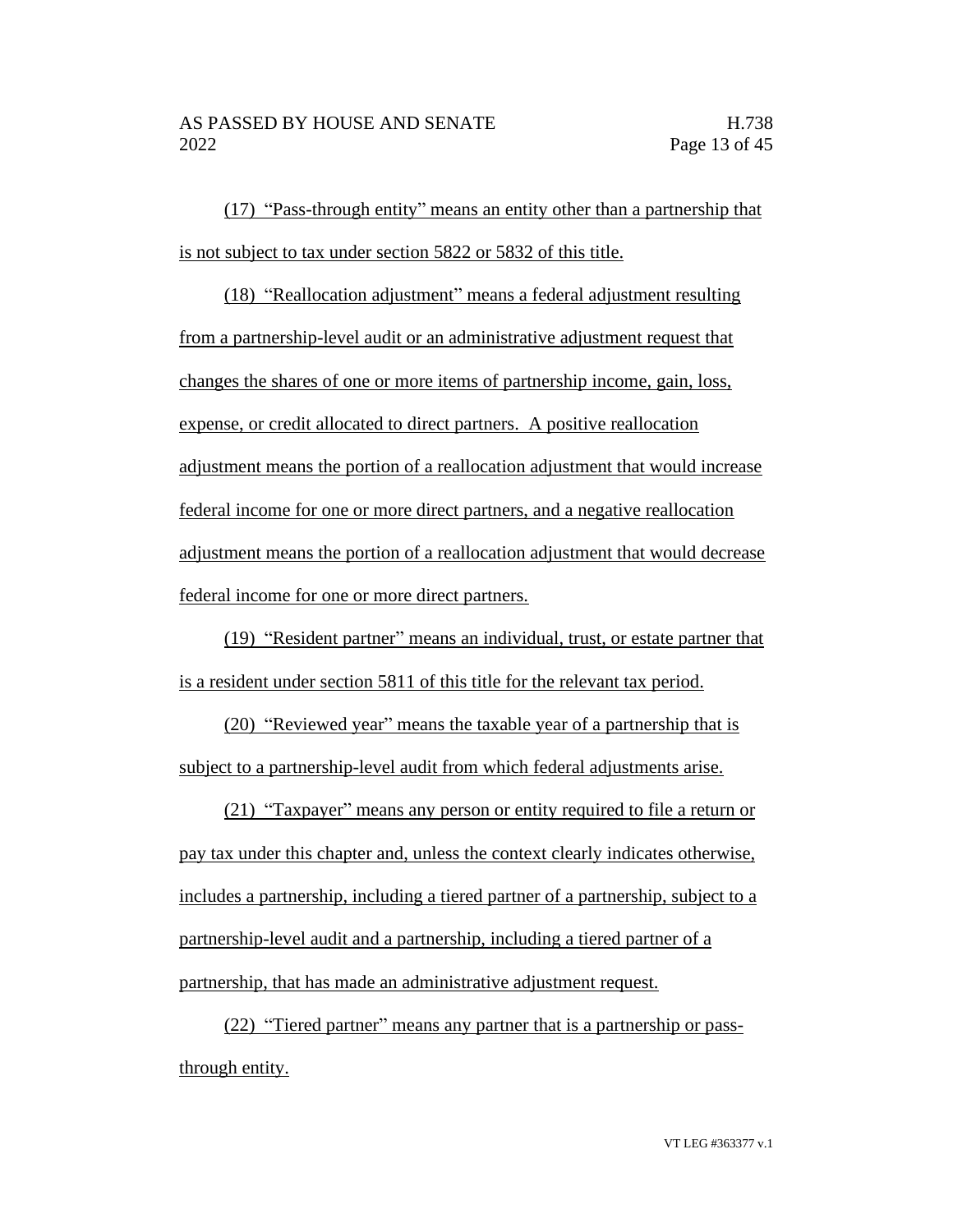(23) "Unrelated business taxable income" has the same meaning as in 26 U.S.C. § 512.

(b) Reporting adjustments to federal taxable income; general rule.

(1) Except in the case of final federal adjustments that are required to be reported by a partnership and its partners using the procedures in subsection (c) of this section, a taxpayer shall report and pay any Vermont tax due with respect to the following final federal adjustments:

(A) arising from an audit or other action by the Internal Revenue Service;

(B) reported by the taxpayer on a timely filed amended federal income tax return, including a return or other similar report filed pursuant to 26 U.S.C. § 6225(c)(2); or

(C) a federal claim for refund.

(2) A taxpayer shall report and pay any tax due under this subsection by filing a federal adjustments report with the Commissioner for the reviewed year and, if applicable, paying the additional Vermont tax owed not later than 180 days after the final determination date.

(c) Reporting federal adjustments; partnership-level audit and administrative adjustment request. Except for negative federal adjustments required under federal law or regulations to be taken into account by the partnership in the partnership return for the adjustment or other year, and the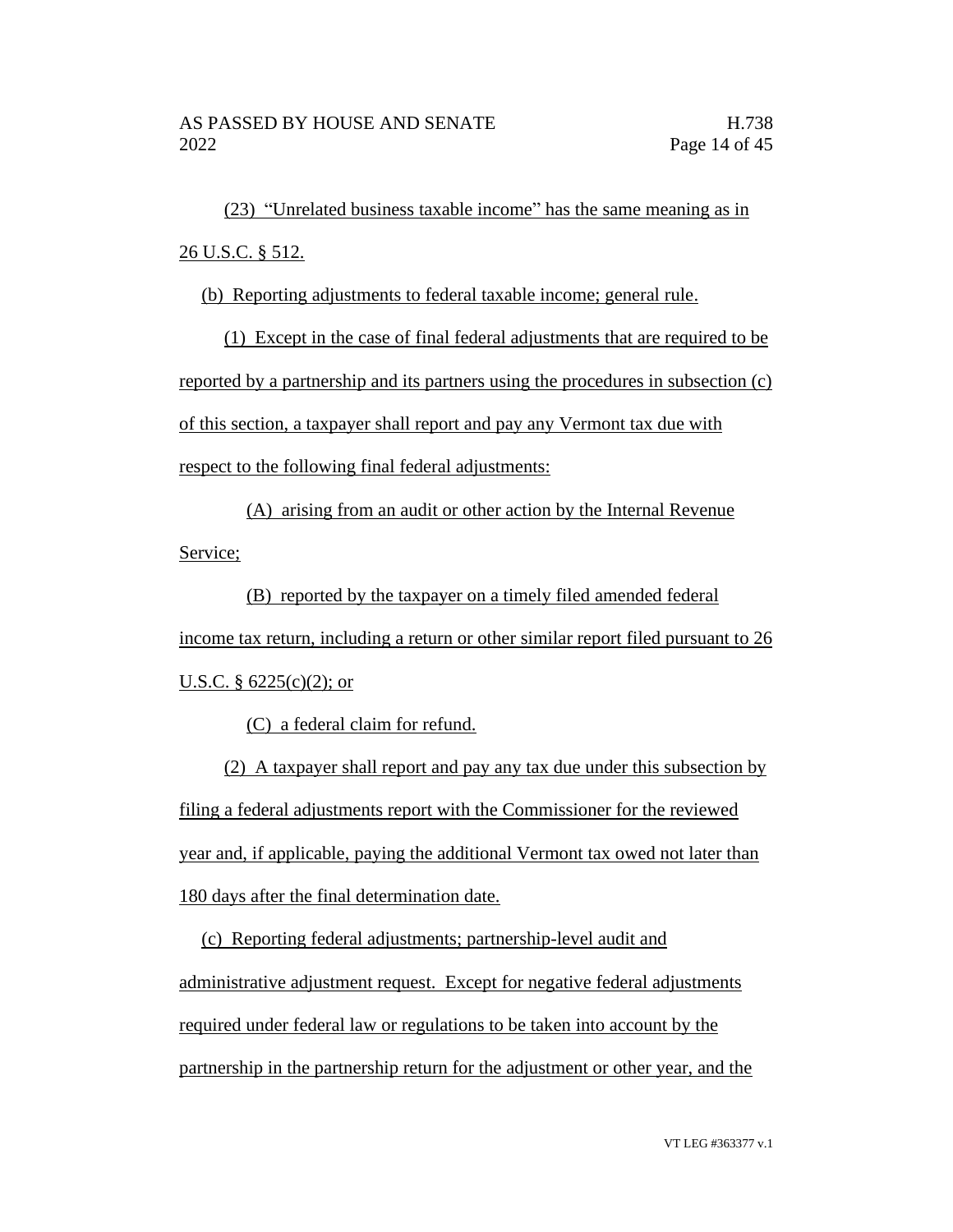distributive share of adjustments reported as required under subsection (b) of this section, partnerships and partners shall report final federal adjustments arising from a partnership-level audit or an administrative adjustment request and make payments as required under this subsection (c).

(1) State partnership representative.

(A) With respect to an action required or permitted to be taken by a partnership under this subsection and a petition for a hearing under sections 5883, 5884, or 5885 of this title with respect to that action, the State partnership representative for the reviewed year shall have the sole authority to act on behalf of the partnership, and the partnership's direct partners and indirect partners shall be bound by those actions.

(B) The State partnership representative for the reviewed year is the partnership's federal partnership representative unless the partnership designates in writing another person as its State partnership representative.

(C) The Commissioner may establish reasonable qualifications and procedures for designating a person, other than the federal partnership representative, to be the State partnership representative.

(2) Reporting and payment requirements for partnerships subject to a final federal adjustment and their direct partners. Final federal adjustments subject to the requirements of this subsection, except for those subject to an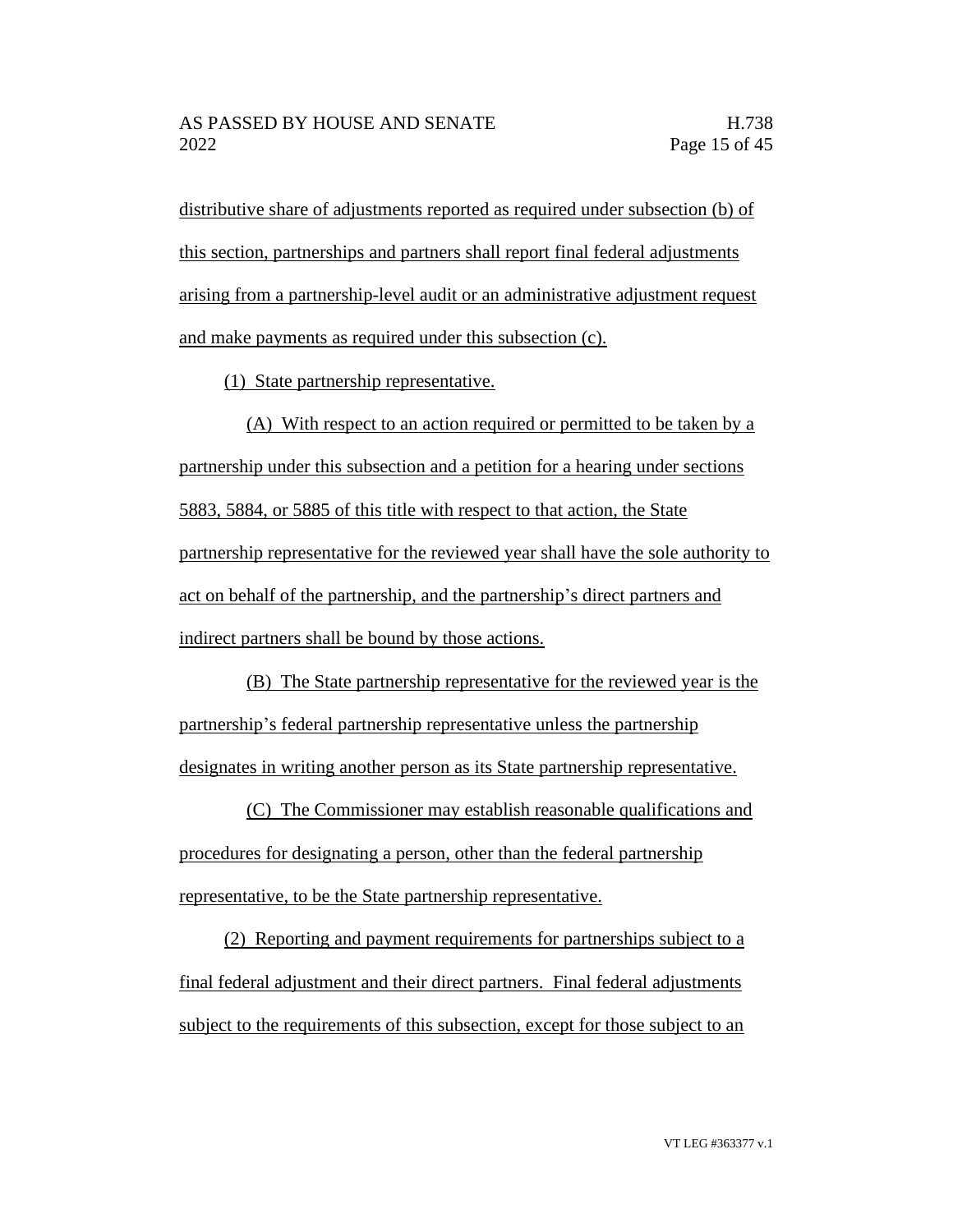election that is properly made under subdivision (3) of this subsection, shall be reported as follows:

(A) Not later than 90 days after the final determination date, the partnership shall:

(i) File a completed federal adjustments report with the

Commissioner, including any other information required by the Commissioner.

The federal adjustments report shall:

(I) Identify each partner during the reviewed year.

(II) Specify each item addressed by, and the amount included in, the final federal adjustment.

(III) Explain how the final federal adjustment needs to be modified for State tax purposes to reflect relevant differences between federal and State law.

(IV) Provide any other information related to the final determination or modification as the Commissioner may require. If the audited partnership has received an approved modification, the audited partnership shall notify the Commissioner of this approval not later than 90 days after the date of approval. An audited partnership that fails to meet the filing requirements under this subsection (c) shall be subject to the penalties for failure to file under section 3202 of this title. The statute of limitations for assessing a partner or an audited partnership pursuant to this section shall be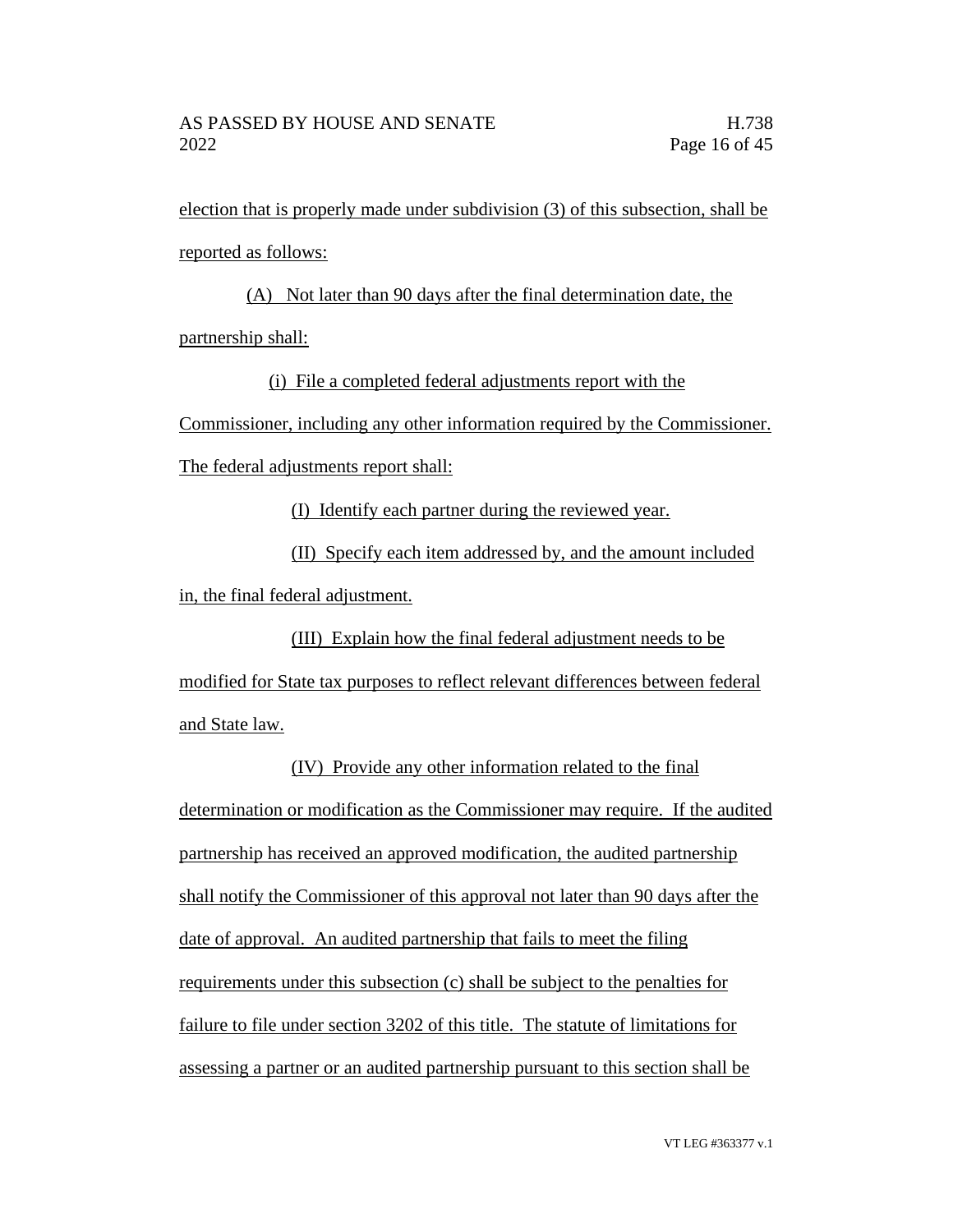tolled in any instance in which the audited partnership has not provided the Commissioner with the notice and filing required by this subsection (c).

(ii) Notify each of its direct partners of their distributive share of the final federal adjustments.

(iii) File an amended composite return for direct partners as required under subsections 5914(a) and (b) and 5920(a) and (b) of this title and, as applicable, an amended withholding return for direct partners as required under subchapter 4 of this chapter and pay the additional tax that would have been due had the final federal adjustments been reported properly.

(B) Not later than 180 days after the final determination date, each direct partner that is taxed under sections 5822 and 5832 of this title shall:

(i) file a federal adjustments report reporting their distributive share of the adjustments reported to them under subdivision  $(A)(ii)$  of this subdivision (c)(2) as required under this chapter; and

(ii) pay any additional amount of tax that would have been due if final federal adjustments had been reported properly, plus any penalty and interest due under section 3202 of this title, and less any credit for related amounts paid or withheld and remitted on behalf of the direct partner under subdivision  $(A)$ (iii) of this subdivision (c)(2).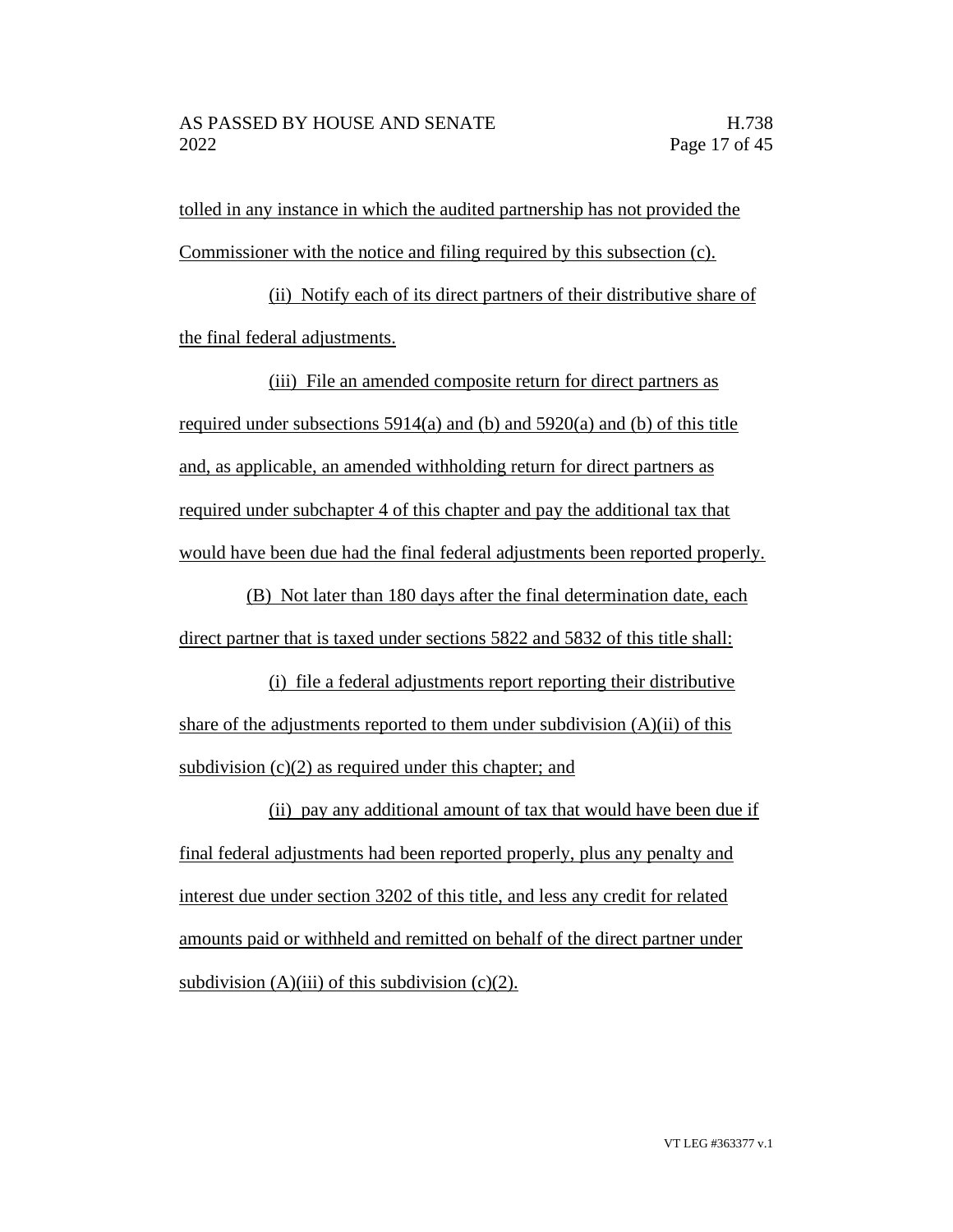(3) Election; partnership pays. Subject to the limitations under subdivision (C) of this subdivision (3), an audited partnership making an election under this subdivision (3) shall do the following:

(A) Not later than 90 days after the final determination date, file a completed federal adjustments report as required by subdivision (2) of this subsection (c) and notify the Commissioner that it is making the election under this subdivision (3).

(B) Not later than 180 days after the final determination date, pay an amount, determined as follows, in lieu of taxes owed by its direct and indirect partners:

(i) Exclude from final federal adjustments the distributive share of these adjustments reported to a direct exempt partner not subject to tax under this chapter.

(ii) For the total distributive shares of the remaining final federal adjustments reported to direct corporate partners subject to tax under section 5832 of this title, apportion and allocate the adjustments as provided under section 5833 of this title, and multiply the result by the highest tax rate imposed under section 5832 of this title.

(iii) For the total distributive shares of the remaining final federal adjustments reported to nonresident direct partners subject to tax under this chapter, determine the amount of the adjustments that is Vermont-source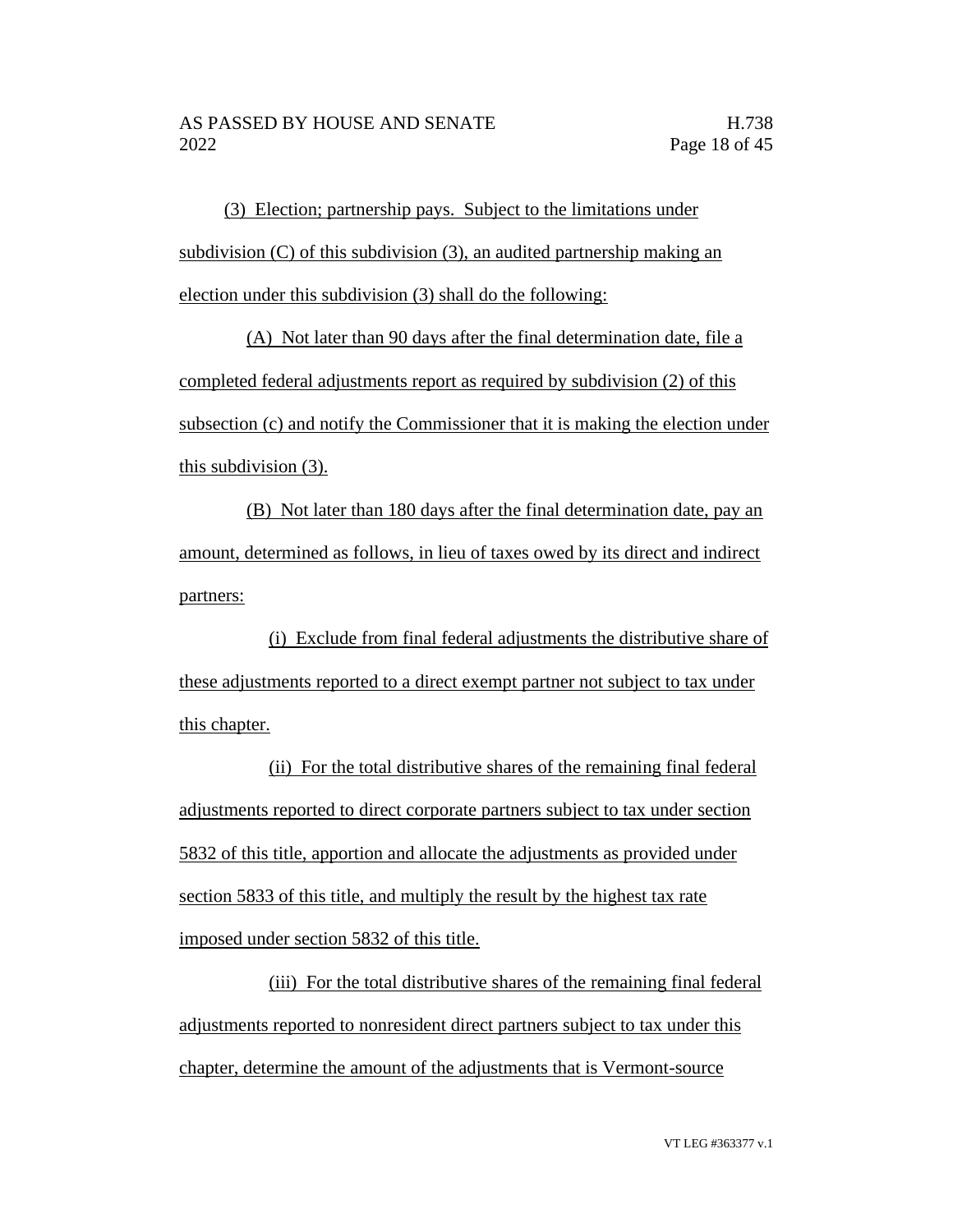income, and multiply the result by the highest tax rate imposed under section 5822 of this title.

(iv) For the total distributive shares of the remaining final federal adjustments reported to tiered partners:

(I) Determine the amount of the adjustments that is of a type that it would be subject to sourcing to Vermont under this chapter, and then determine the portion of the amount that would be sourced to Vermont.

(II) Determine the amount of the adjustments that is of a type that it would not be subject to sourcing to Vermont by a nonresident partner under this chapter.

(III) Determine the portion of the amount determined in subdivision (iv)(II) of this subdivision  $(3)(B)$  that can be established as properly allocable to nonresident indirect partners or other partners not subject to tax on the adjustments or that can be excluded under procedures for modified reporting and payment method allowed under subdivision (5) of this subsection (c).

(v) Multiply the total of the amounts determined in subdivisions  $(iv)(I)$  and  $(iv)(II)$  of this subdivision  $(3)(B)$  reduced by the amount determined in subdivision (iv)(III) of this subdivision  $(3)(B)$  by the highest tax rate under section 5822 of this title.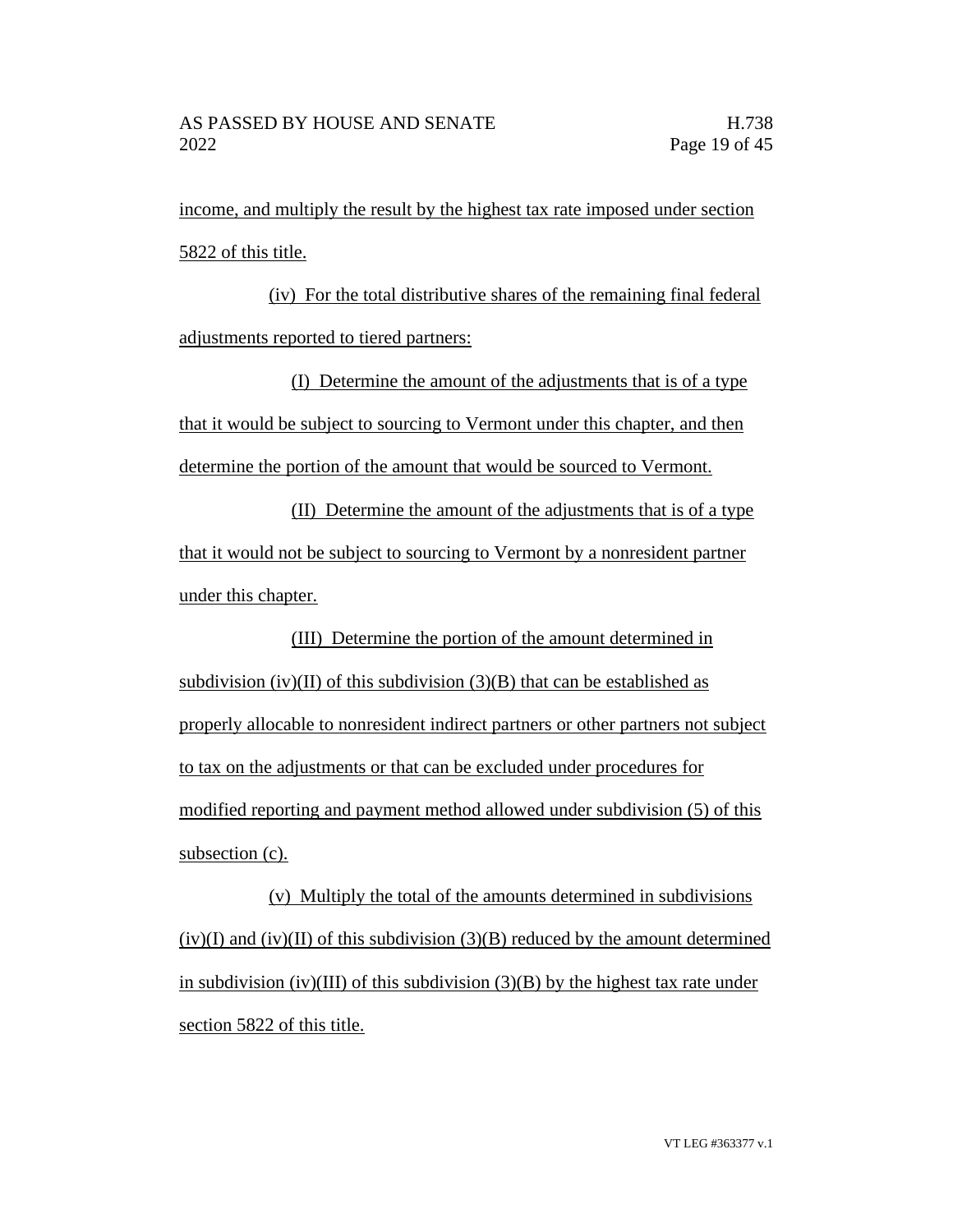(vi) For the total distributive shares of the remaining final federal adjustments reported to resident direct partners subject to tax under section 5822 of this title, multiply the amount reported by the highest tax rate under section 5822 of this title.

(vii) Add the amounts determined in subdivisions (ii), (iii), (v), and (vi) of this subdivision  $(3)(B)$ , along with penalty and interest as calculated under subsection 3202(a) and subdivisions 3202(b)(2) and (b)(3) of this title.

(C) Final federal adjustments subject to the election under this subdivision  $(c)(3)$  exclude:

(i) the distributive share of final audit adjustments that, under subsection 5862(d) of this title, must be included in the unitary combined business income of any direct or indirect corporate partner, provided that the audited partnership can reasonably determine this; and

(ii) any final federal adjustments resulting from an administrative adjustment request.

(D) An audited partnership that is not otherwise subject to any reporting or payment obligations to Vermont and that makes an election under this subdivision (c)(3), consents to be subject to Vermont laws related to reporting, assessment, payment, and collection of Vermont tax calculated under the election.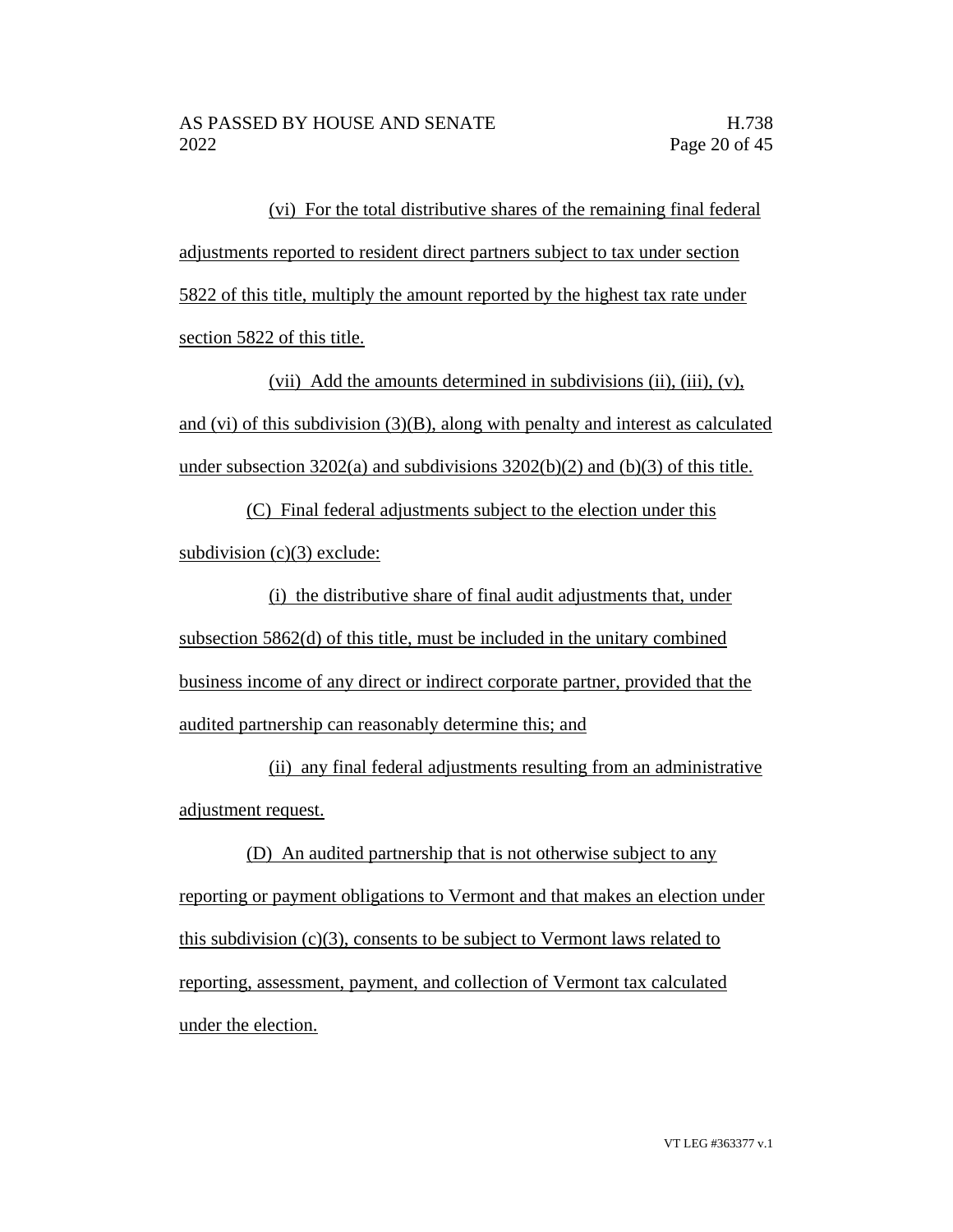(4) Tiered partners. The direct and indirect partners of an audited partnership that are tiered partners, and all partners of those tiered partners that are subject to tax under this chapter, are subject to the reporting and payment requirements of subdivision (2) of this subsection, and the tiered partners are entitled to make the elections provided in subdivisions (3) and (5) of this subsection. The tiered partners or their partners shall make required reports and payments not later than 90 days after the time for filing and furnishing statements to tiered partners and their partners as established under 26 U.S.C. § 6226 and the associated regulations. The Commissioner may adopt rules to establish procedures and interim time periods for the reports and payments required by tiered partners and their partners and for making the elections under this subsection.

(5) Alternative reporting and payment methods.

(A) Pursuant to any procedures established by the Commissioner, an audited partnership or tiered partner may request approval by the Commissioner to utilize alternative reporting and payment methods, including modifying applicable time requirements and any other requirement of this subsection (c), provided that:

(i) the audited partnership or tiered partner demonstrates to the Commissioner's satisfaction that the requested method will reasonably provide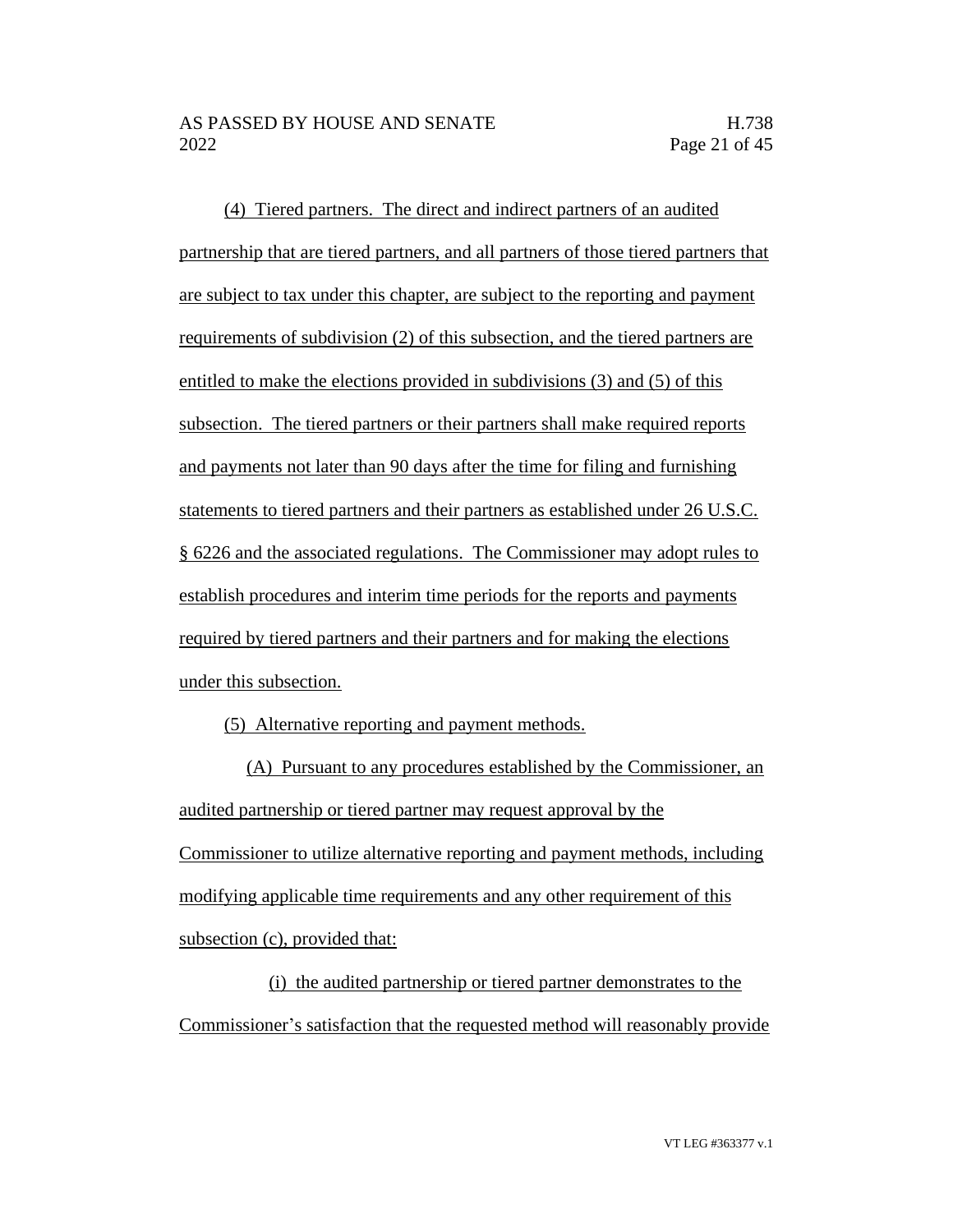for the reporting and payment of taxes, penalties, and interest due under this subsection (c); or

(ii) the audited partnership or tiered partner establishes to the Commissioner's satisfaction that their direct partners have agreed to allow a refund of the State tax to the entity.

(B) A request for approval of alternative reporting and payment methods by the Commissioner shall be made by the audited partnership or tiered partner within the time for election provided in subdivision (3) or (4) of this subsection (c), as applicable.

(6) Effect of election by audited partnership or tiered partner and payment of amount due.

(A) The election made pursuant to subdivision (3) or (5) of this subsection (c) is irrevocable unless the Commissioner, at the Commissioner's discretion, determines otherwise.

(B) If reported properly and paid by the audited partnership or tiered partner, the amount determined under subdivision  $(3)(B)$  of this subsection  $(c)$ or under an optional election under subdivision (5) of this subsection (c) shall be treated as paid in lieu of taxes owed by its direct and indirect partners, to the extent applicable, on the same final federal adjustments. The direct or indirect partners shall not be eligible to take any deduction or credit for this amount or claim a refund of the amount in this State. Nothing in this subdivision (6) shall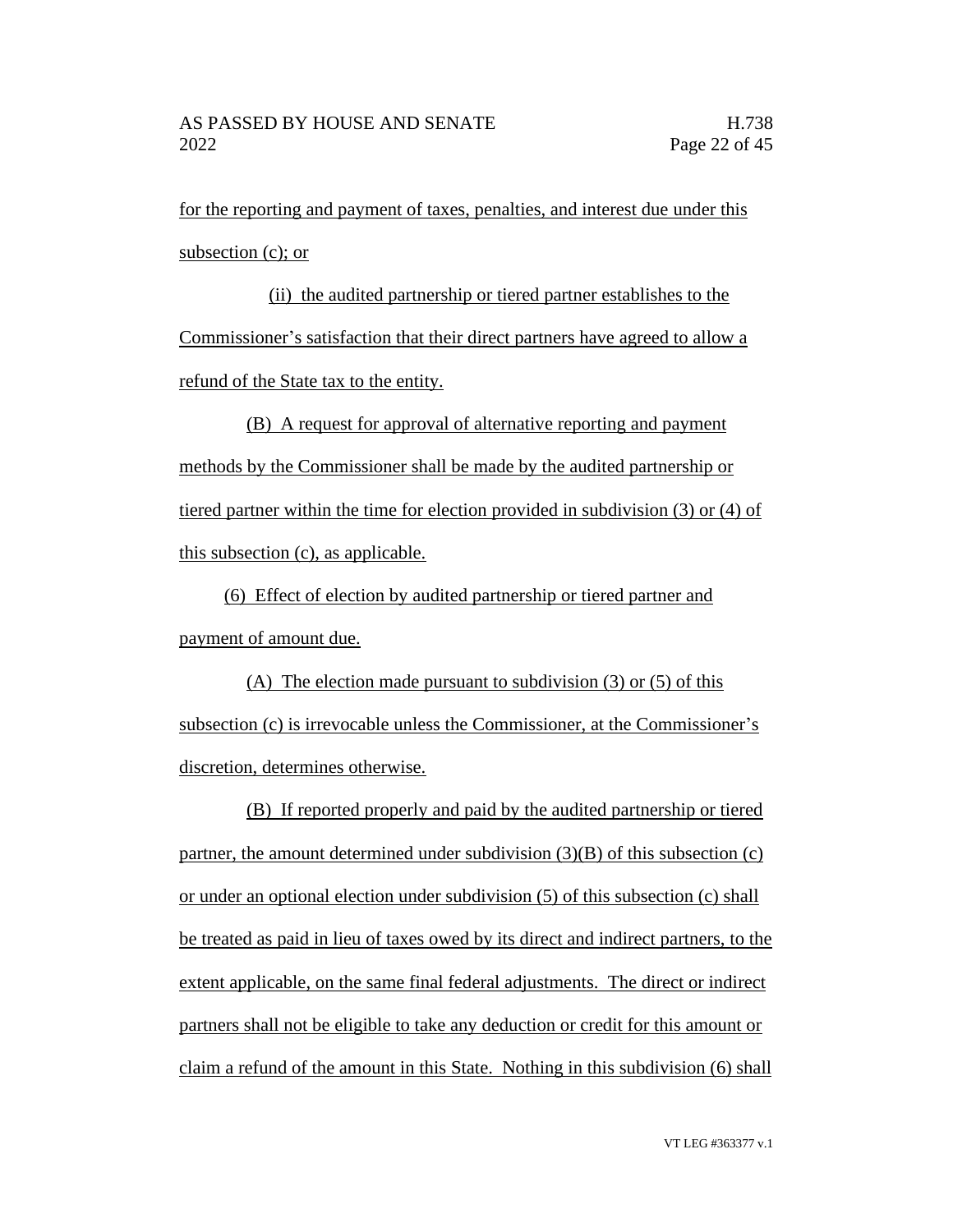preclude a direct resident partner from claiming a credit against taxes paid or any amounts paid by the audited partnership or tiered partner on the resident partner's behalf to another state or local tax jurisdiction pursuant to section 5825 of this title.

(7) Failure of audited partnership or tiered partner to report or pay. Nothing in this subsection prevents the Commissioner from using the best information available to assess a direct or indirect partner for taxes owed by those partners if a partnership or tiered partner fails, for any reason, to make any report or payment required by this subsection in a timely manner.

(d) De minimis exception. The Commissioner may, at the Commissioner's discretion, adopt rules to establish a de minimis amount below which a taxpayer shall not be required to comply with subsections (b) and (c) of this section.

(e) Assessments of additional tax, interest, and penalties arising from adjustments to federal taxable income; statute of limitations. The Commissioner shall assess additional tax, interest, and penalties arising from final federal adjustments arising from an audit by the Internal Revenue Service, including a partnership-level audit, as reported by the taxpayer on an amended federal income tax return, or as part of an administrative adjustment request, by the following dates: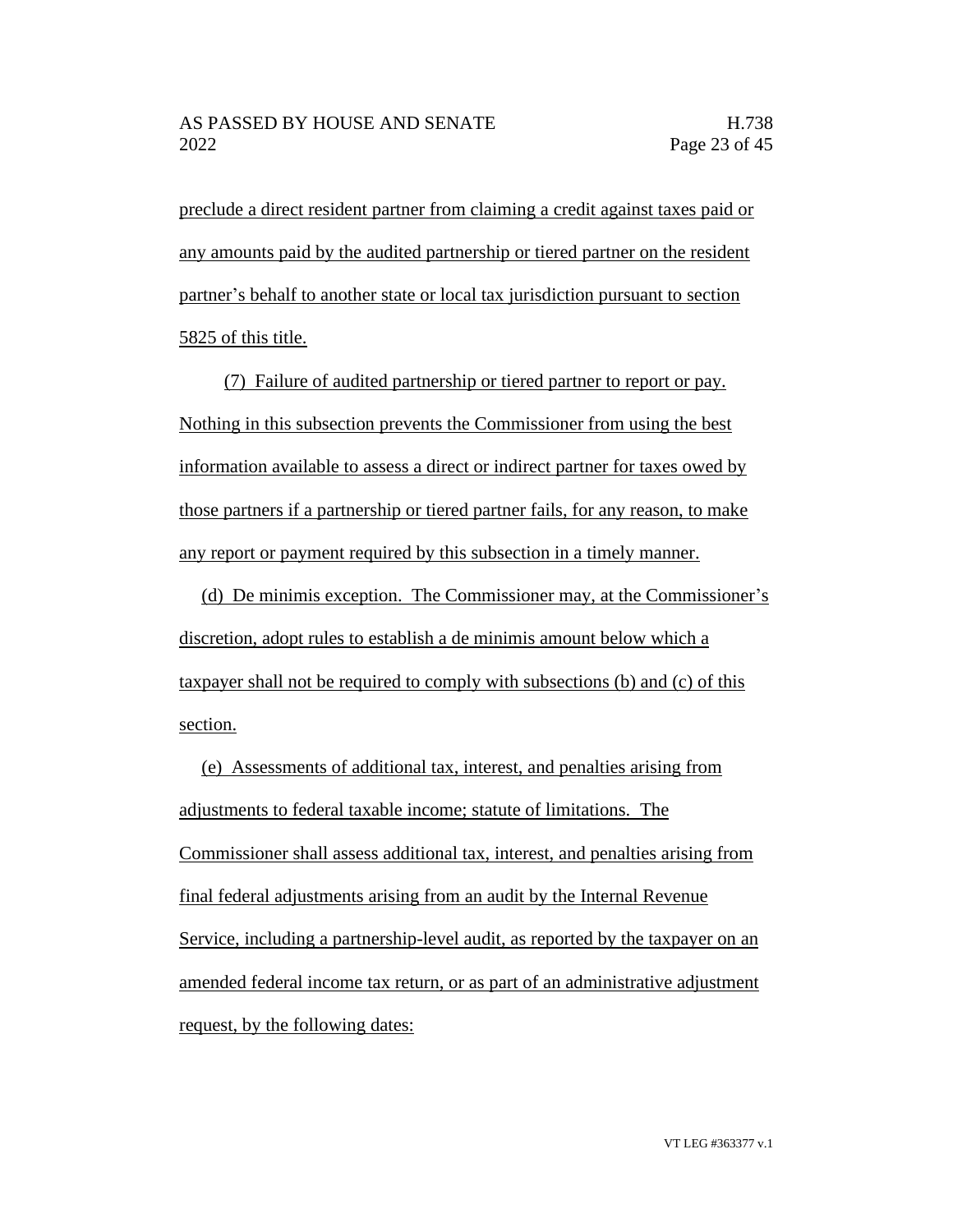(1) Timely reported federal adjustments. If a taxpayer files with the Commissioner a federal adjustments report or an amended tax return as required within the period prescribed in subsections (b) or (c) of this section, the Commissioner may assess any amounts, including in-lieu-of amounts, taxes, interest, and penalties arising from those federal adjustments, if a notice of the assessment to the taxpayer is issued not later than:

(A) the expiration of the limitations period prescribed in section 5882 of this title; or

(B) the expiration of the one-year period following the date of filing the federal adjustments report with the Commissioner.

(2) Untimely reported federal adjustments. If the taxpayer fails to file the federal adjustments report within the period prescribed in subsections (b) or (c) of this section, as appropriate, or if the federal adjustments report filed by the taxpayer omits final federal adjustments or understates the correct amount of tax owed, the Commissioner may assess amounts or additional amounts, including in-lieu-of amounts, taxes, interest, and penalties arising from the final federal adjustments, if the Commissioner mails a notice of the assessment to the taxpayer by a date that is the latest of one of the following:

(A) the expiration of the limitations period prescribed in section 5882 of this title;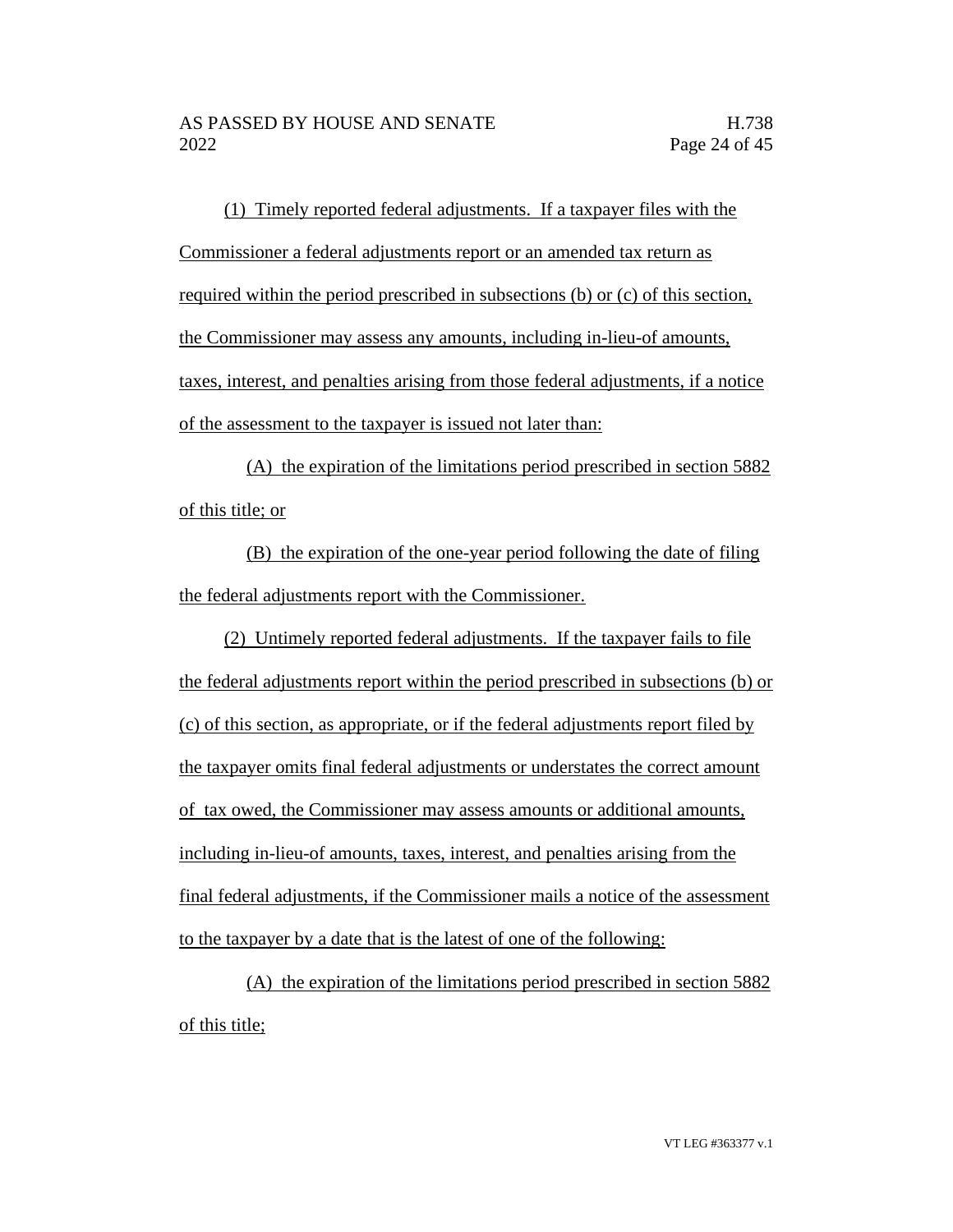(B) the expiration of the one-year period following the date of filing the federal adjustments report with the Commissioner; or

(C) absent fraud, the expiration of the six-year period following the final determination date.

(f) Estimated tax payments made during a pending federal audit. A taxpayer may make estimated payments, according to the process prescribed by the Commissioner, of the tax expected to result from a pending Internal Revenue Service audit and prior to the due date of the federal adjustments report, without filing the report with the Commissioner. The estimated tax payments shall be credited against the final Vermont tax liability and shall limit the accrual of further statutory interest on that amount. If the estimated tax payments exceed the final Vermont tax liability and statutory interest ultimately determined to be due, the taxpayer is entitled to a refund or credit for the excess, provided the taxpayer files a federal adjustments report or claim for refund or credit of tax paid pursuant to section 5884 of this title, not later than one year following the final determination date. As used in this subsection, "final Vermont tax liability" means the amount of any Vermont tax liability ultimately found to be due to the State.

(g) Claims for refund or credits of tax paid arising from final federal adjustments made by the Internal Revenue Service or by administrative adjustment request.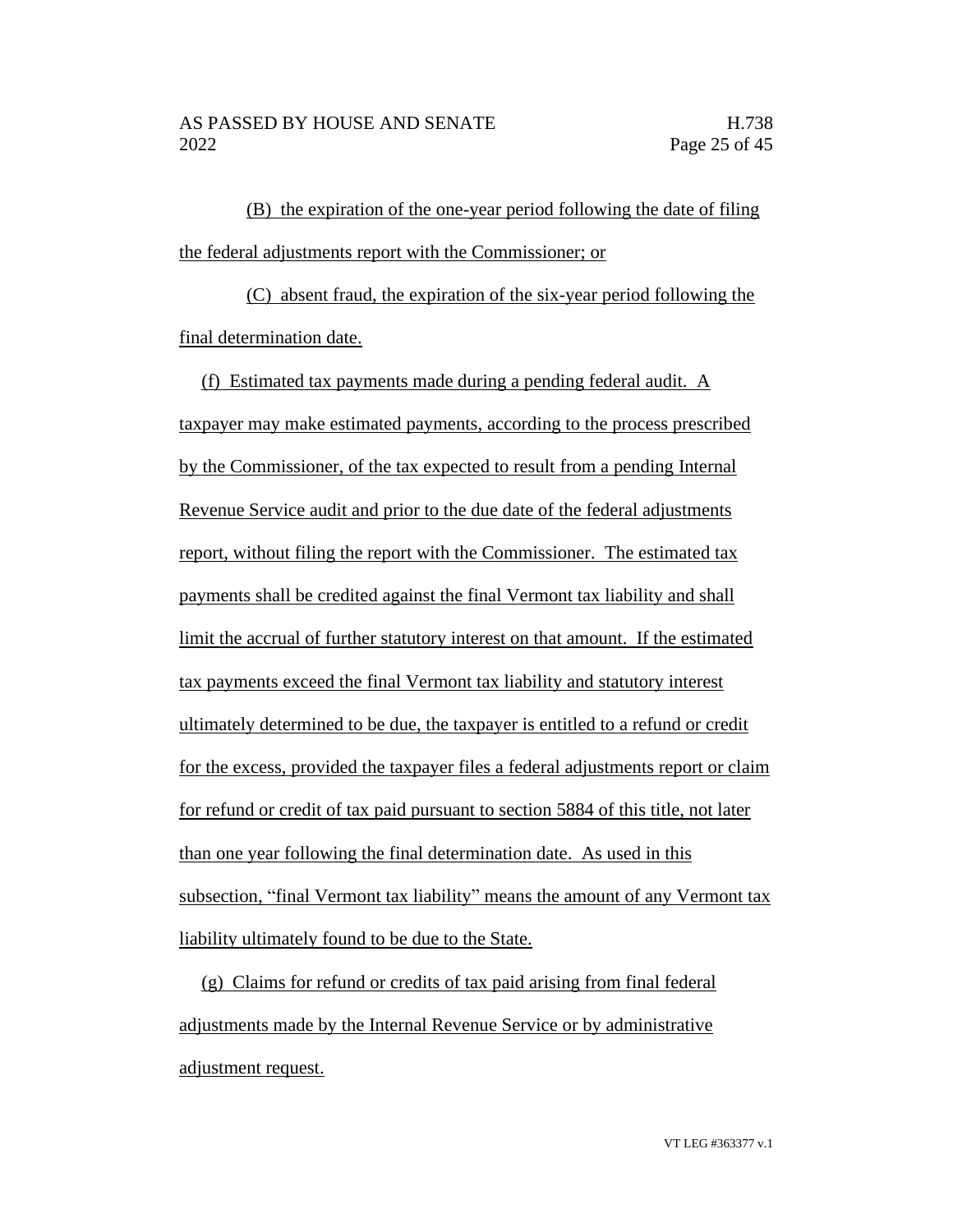(1) Except for negative federal adjustments required by federal law to be taken into account by the partnership in the partnership return for the adjustment or other year, a taxpayer may file a claim for refund or credit of tax paid arising from final federal adjustments on or before the later of:

(A) the expiration of the last day for filing a claim for refund or credit of tax paid pursuant to section 5884 of this title, including any extensions; or

(B) one year from the date a federal adjustments report prescribed in subsection (b) or (c) of this section, as applicable, was due to the Commissioner, including any extensions pursuant to subsection (h) of this section.

(2) The federal adjustments report shall serve as the means for the taxpayer, including a partnership and its tiered partners, direct partners, and indirect partners, to report additional tax due, report a claim for refund or credit of tax paid, and make other adjustments, including to its net operating losses, resulting from adjustments to the taxpayer's federal taxable income. Any refund granted to the partnership under subsection (c) of this section shall be in lieu of State tax paid that may be owed to the partners.

(h) Scope of adjustments and extensions of time.

(1) Unless otherwise agreed in writing by the taxpayer and the Commissioner, any adjustments made by the Commissioner or the taxpayer after the expiration of the limitations periods prescribed in sections 5882 and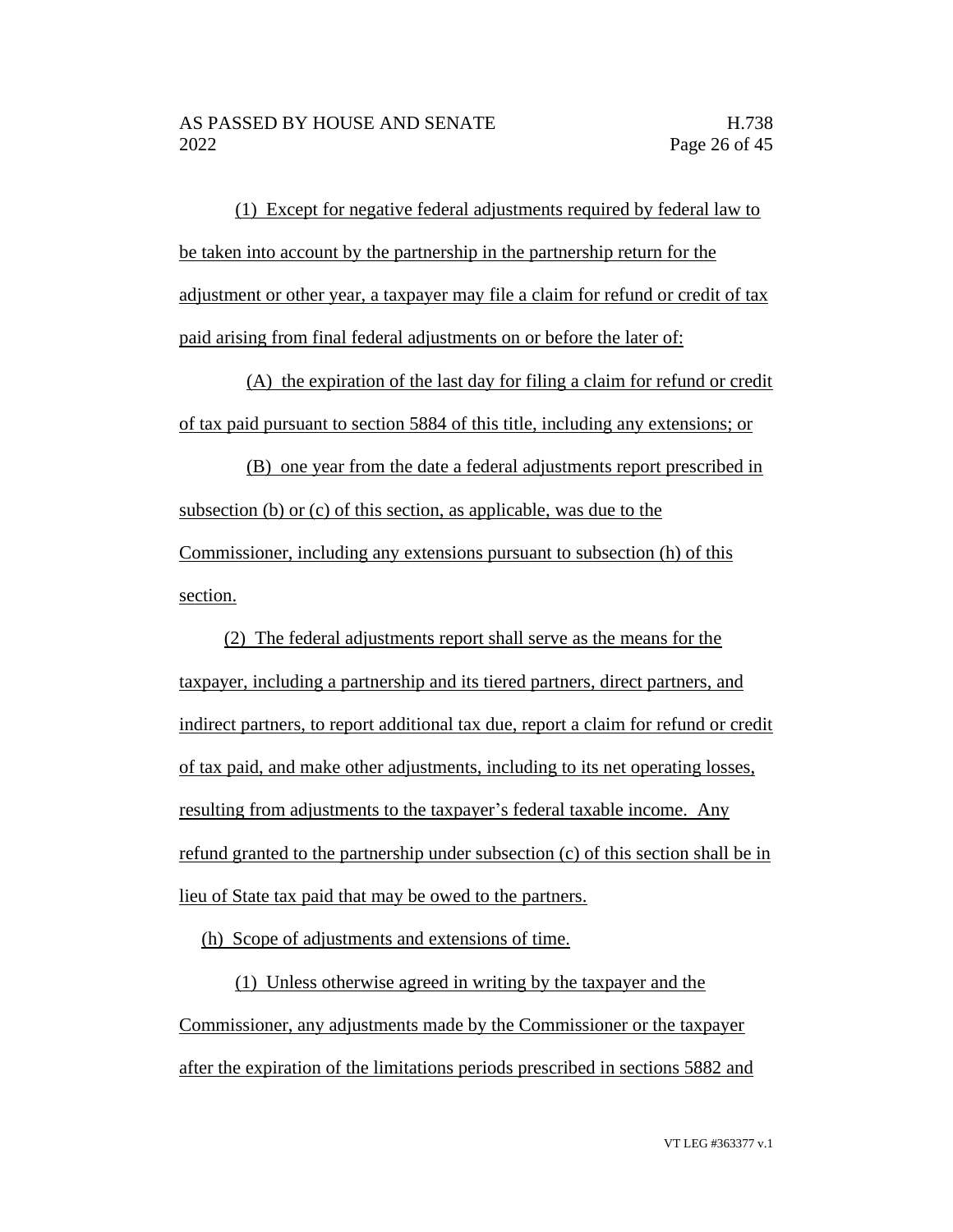5884 of this title are limited to changes to the taxpayer's tax liability arising from federal adjustments.

(2) The time periods provided for in this subsection may be extended:

(A) automatically by 60 days for an audited partnership or tiered

partner that has 10,000 or more direct partners, upon written notice to the

Commissioner; or

(B) by written agreement between the taxpayer and the Commissioner.

(3) Any extension granted under this subsection for filing the federal adjustments report extends the last day prescribed by law for assessing any additional tax arising from the adjustments to federal taxable income and the period for filing a claim for refund or credit of taxes.

(i) The Commissioner may adopt rules or issue other guidance to implement or explain the provisions of this section. The rules adopted or guidance issued with regard to this section may apply the principles set forth in 26 U.S.C. subtitle F, chapter 63, subchapter C; federal regulations; and other related guidance issued by the U.S. Department of the Treasury in order to prevent the omission or duplication of State tax due as the result of a partnership-level audit and to account for differences between federal and State law.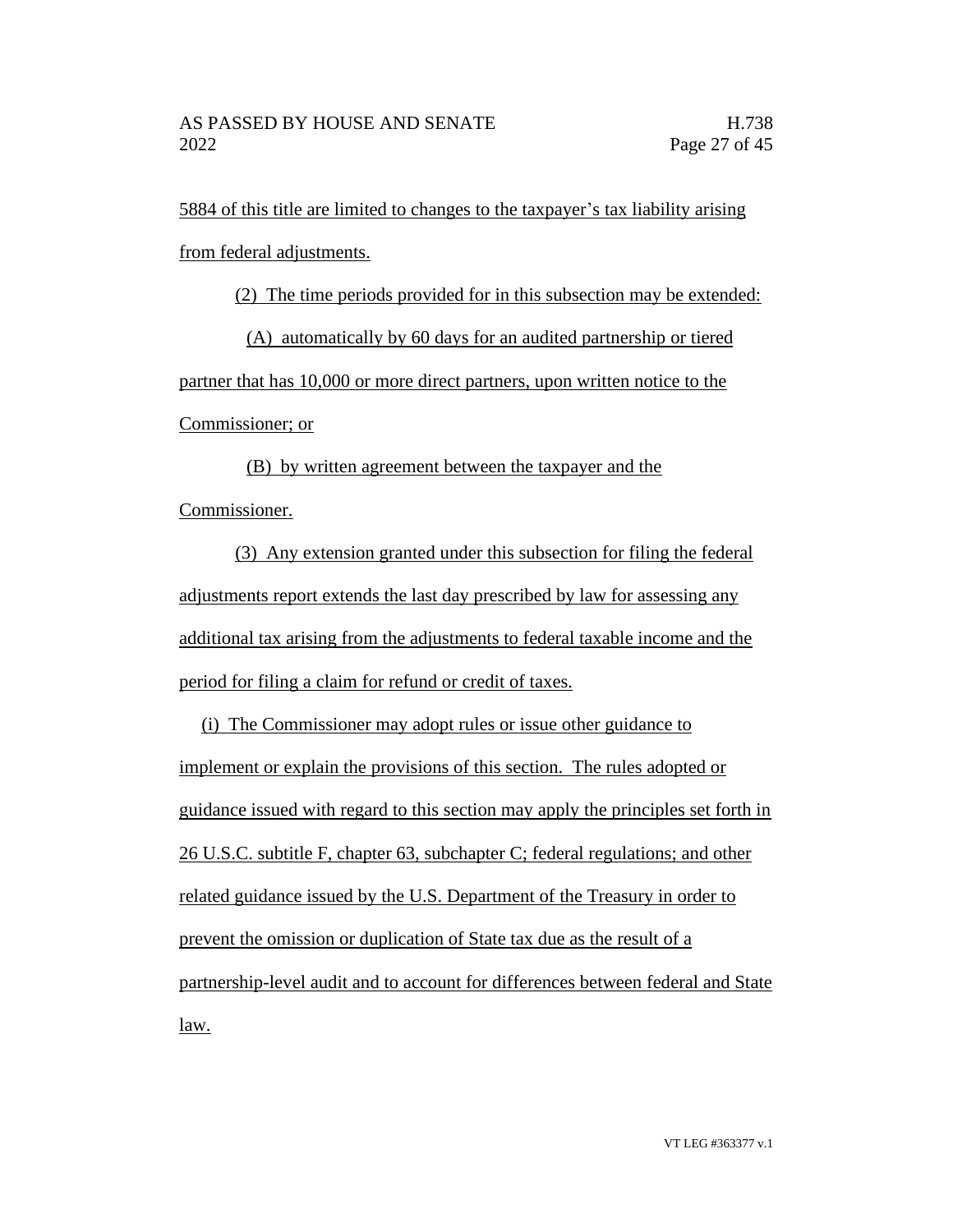\* \* \* Taxation of Land Underlying Solar Plant or Energy Storage Facility \* \* \* Sec. 14. 32 V.S.A. § 8701(d) is amended to read:

(d) The existence of a renewable energy plant or energy storage facility subject to tax under subsection (b) of this section shall not:

(1) alter the exempt status of any underlying property under section 3802 or subdivision  $5401(10)$ (F) of this title; or

(2) alter the taxation of the underlying property under chapter 135 chapters 121–135 of this title.

\* \* \* Fishing, Hunting, and Trapping Licenses \* \* \*

Sec. 15. 10 V.S.A. § 4255(c)(7) is amended to read:

(7) A certified citizen of a Native American Indian tribe that has been recognized by the State pursuant to 1 V.S.A. chapter 23 may receive a free permanent fishing license or, if the person qualifies for a hunting license, a free permanent combination hunting and fishing license free of charge one or all of the permanent fishing, hunting, or trapping licenses set forth in subdivisions  $(1)(A)$ –(D) of this subsection if qualified for the license and upon submission of a current and valid tribal identification card.

Sec. 16. DEPARTMENT OF FISH AND WILDLIFE REPORT; LICENSES

On or before January 15, 2024, the Commissioner of Fish and Wildlife shall report to the House Committees on Natural Resources, Fish, and Wildlife and on Ways and Means and the Senate Committees on Natural Resources and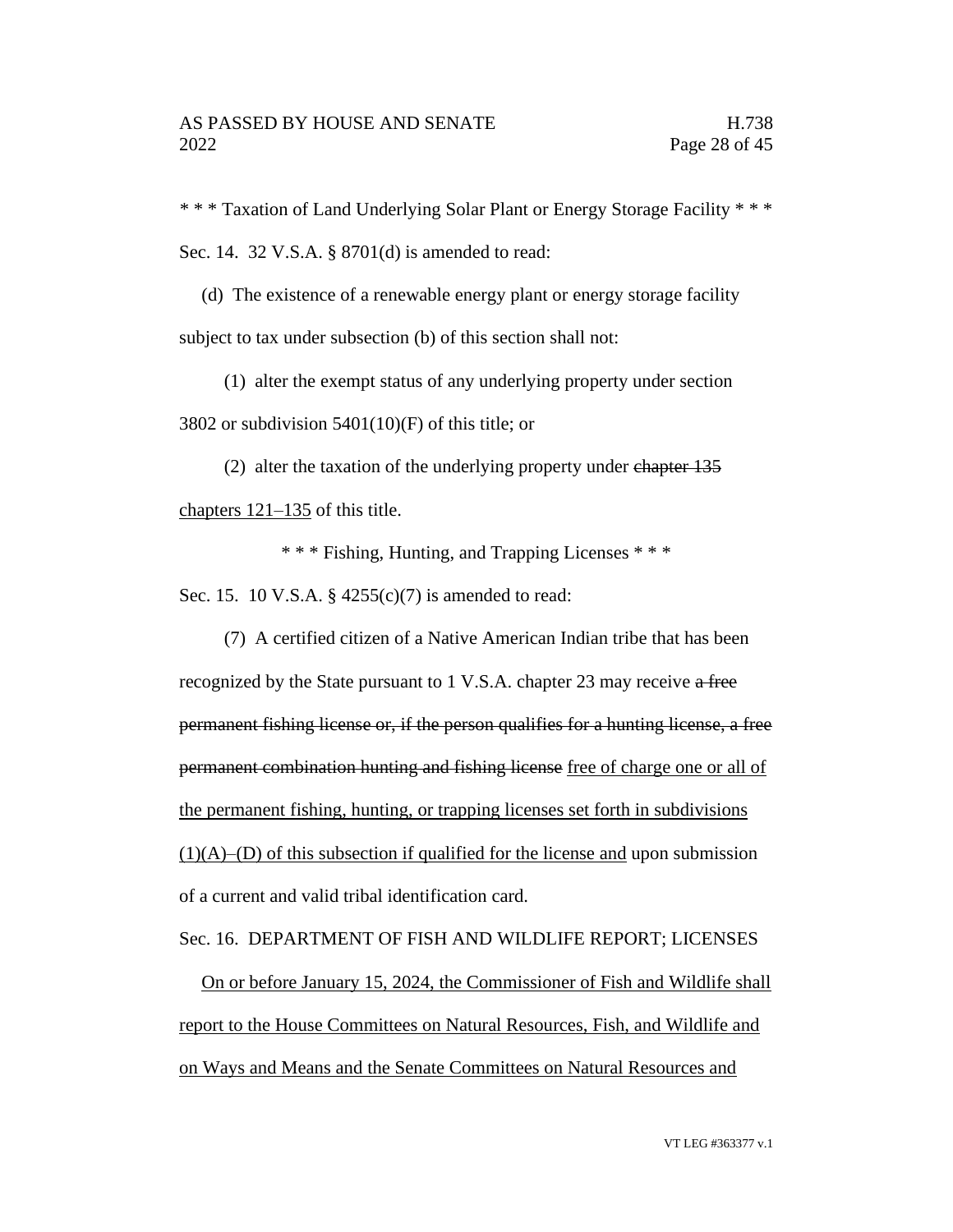Energy and on Finance the number of fishing, hunting, and trapping licenses issued by the Commissioner of Fish and Wildlife to a certified citizen of a Native American Indian tribe pursuant to 10 V.S.A. § 4255(c)(7).

\* \* \* Legislative Expense Reimbursement \* \* \*

Sec. 17. 32 V.S.A. § 1052(b) is amended to read:

(b) During any session of the General Assembly, each member is entitled to receive expenses as follows:

(1) Mileage reimbursement. An allowance Reimbursement equal to the cost of one round-trip each day between Montpelier and the member's home actual mileage traveled for each day of session in which the member did not rent lodging in Montpelier or the vicinity. If a member rents lodging in Montpelier or the vicinity for an entire week of session, the member is entitled to an allowance for the cost of one round-trip for that week travels between Montpelier and the member's home <u>or from Montpelier or from the member's</u> home to another site on officially sanctioned legislative business. The allowance Reimbursement of actual mileage traveled under this subdivision shall be at the rate per mile determined by the federal Office of Governmentwide Policy and published in the Federal Register for the year of the session.

\* \* \*

(4) Intent. It is the intent of the General Assembly that only a member who is away from home and remains in Montpelier or the vicinity on the night

VT LEG #363377 v.1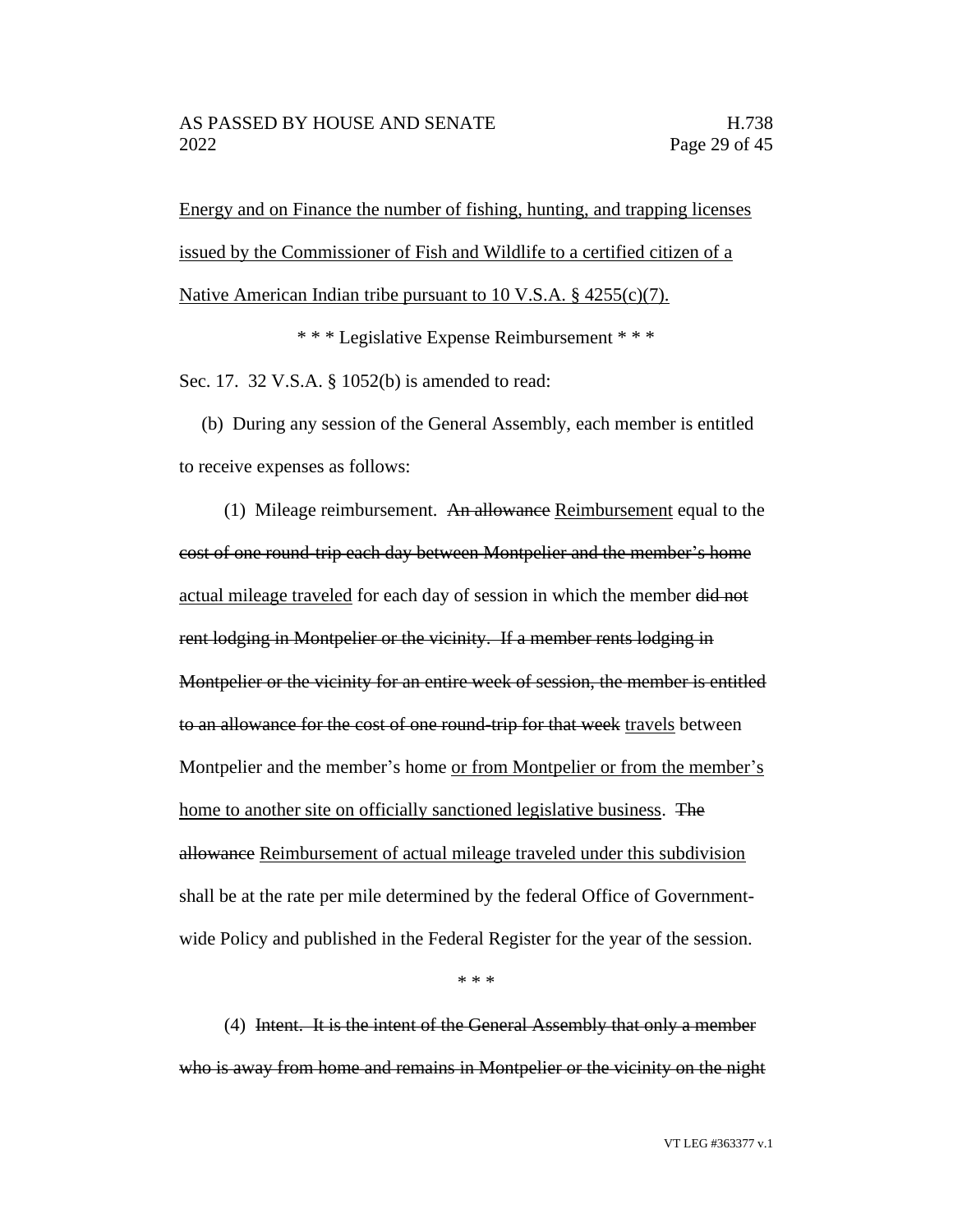preceding or following the day in which that member's chamber met shall receive reimbursement for expenses as provided in subdivision (1) of this subsection. [Repealed.]

\* \* \* 529 Plans; Student Loan Repayment; VHEIP Income Tax Credit \* \* \* Sec. 18. 32 V.S.A. § 5825a(b) is amended to read:

(b) A taxpayer who has received a credit under subsection (a) of this section shall repay to the Commissioner 10 percent of any distribution from a higher education investment plan account, up to a maximum of the total credits received by the taxpayer under subsection (a) of this section minus any amount of repayment of such credits in prior tax years except when the distribution:

(1) is used exclusively for costs of attendance at an approved postsecondary education institution as defined in 16 V.S.A. § 2822(6);

(2) is used for a qualifying expense associated with a registered apprenticeship program pursuant to 26 U.S.C. § 529(c)(8);  $\Theta$ 

(3) is made after the death of the beneficiary or after the beneficiary becomes disabled pursuant to subdivisions  $(q)(2)(C)$  and  $(m)(7)$  of 26 U.S.C. § 72; or

(4) is used for qualified higher education expense loan repayment pursuant to 26 U.S.C.  $\S$  529(c)(9), provided the loan being repaid was used exclusively for costs of attendance at an approved postsecondary education institution as defined in 16 V.S.A. § 2822(6).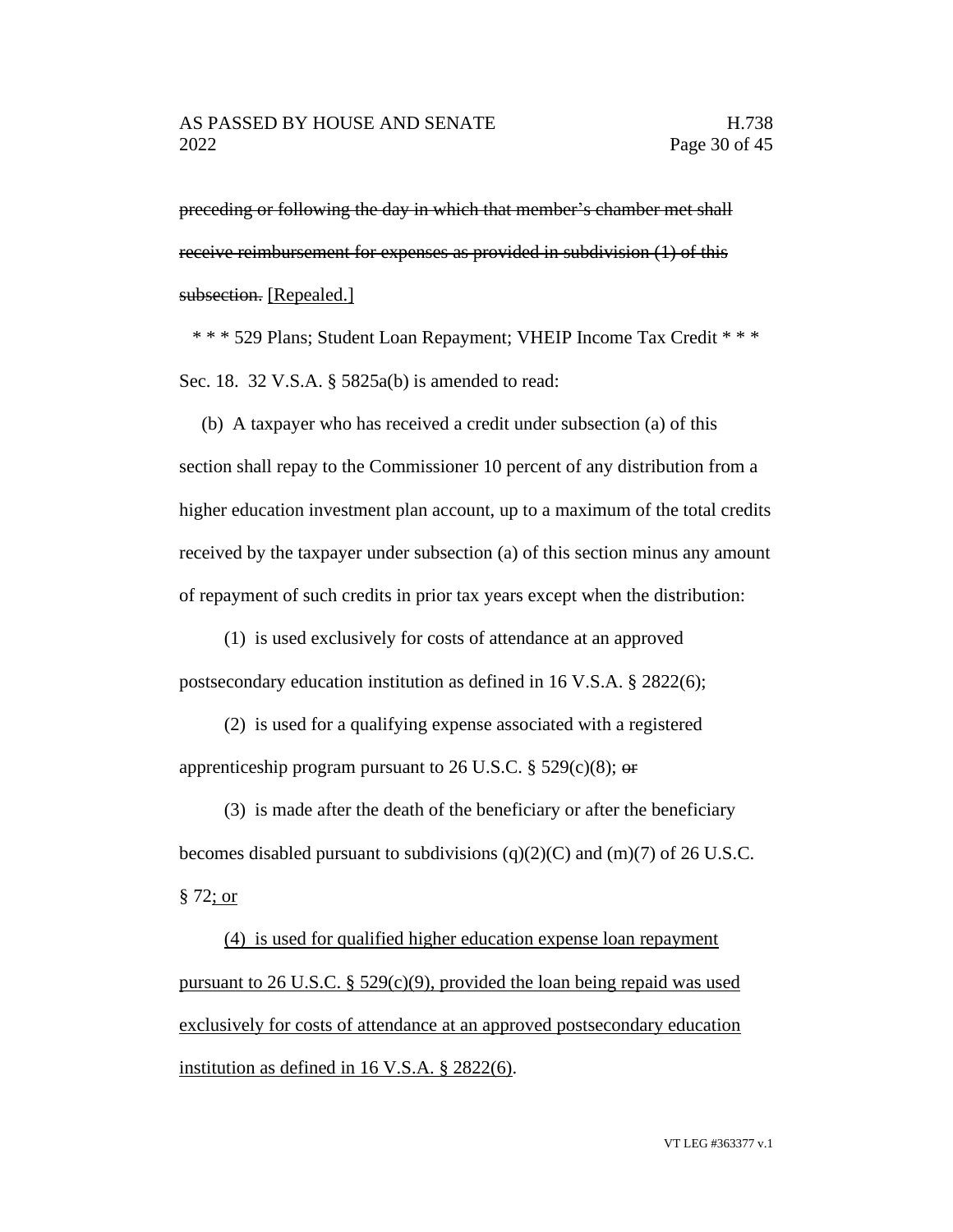\* \* \* Communications Union Districts \* \* \*

Sec. 19. 30 V.S.A. § 8086(c)(3) is amended to read:

(3) establish standards for recouping grant funds and transferring ownership of grant-funded network assets to the State if a grantee materially fails to comply with the terms and conditions of a grant;

#### Sec. 19a. REPORT; GRANT-FUNDED BROADBAND NETWORK

#### **ASSETS**

 On or before January 15, 2023, the Vermont Community Broadband Board shall submit a written report to the Senate Committees on Finance, on Appropriations, and on Economic Development, Housing and General Affairs and the House Committees on Commerce and Economic Development, on Ways and Means, on Energy and Technology, and on Appropriations that analyzes 30 V.S.A. § 8086(c)(3), particularly with regard to the removal of the requirement that ownership of grant-funded network assets be transferred to the State if a grantee materially fails to comply with the terms and conditions of a grant. The Board shall review all financing contracts or agreements entered into by a communications union district on or after May 11, 2022 and make a determination as to whether publicly funded network assets are at risk of privatization due to financial insolvency or default under the terms and conditions of such contracts or agreements and whether additional statutory requirements should be enacted to protect the State's broadband investments.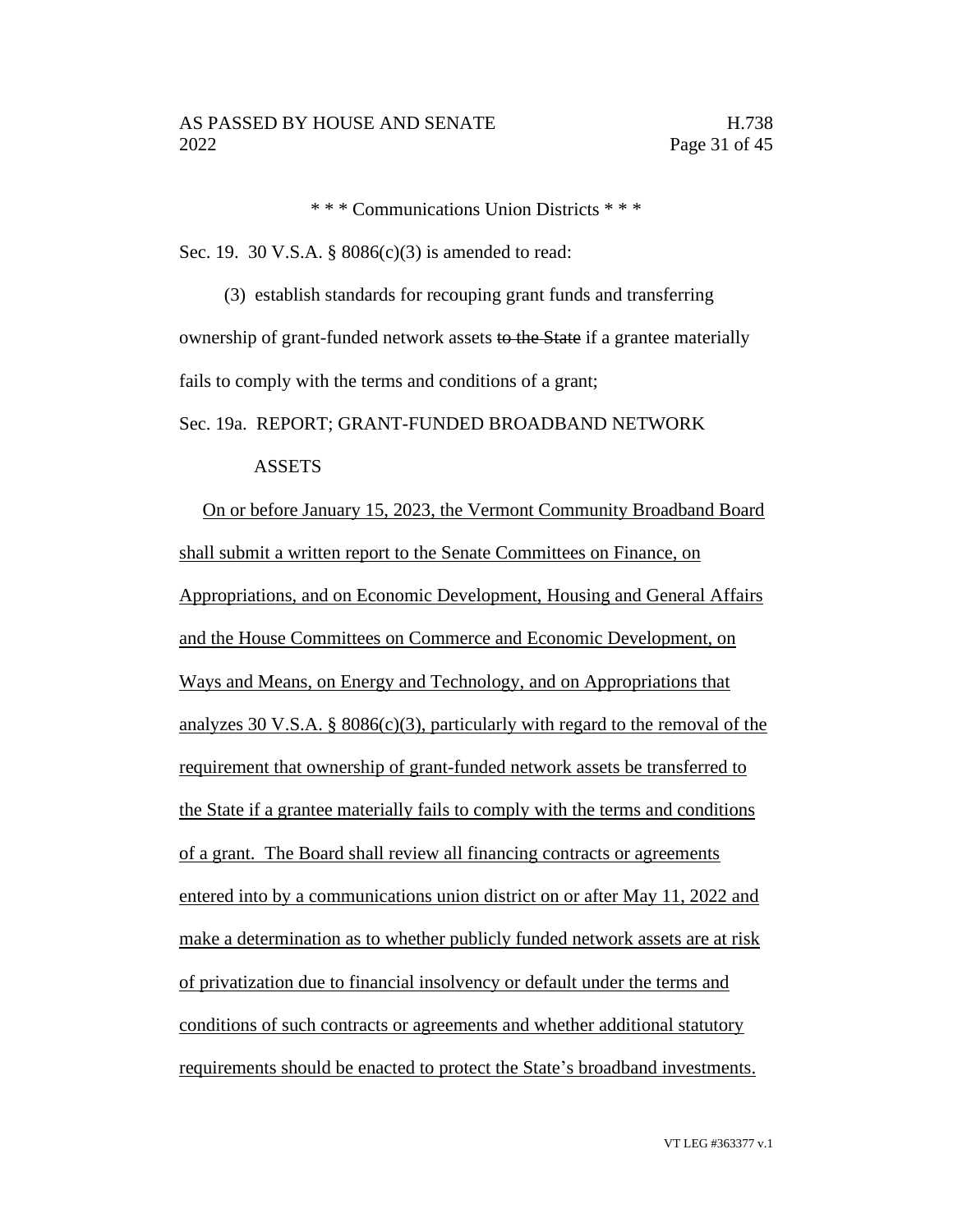Sec. 20. 30 V.S.A. § 8086(h) is added to read:

(h)(1) The Board shall require a communications union district that borrows funds for the purpose of financing a broadband project to immediately provide written notice to the Board in the event the communications union district becomes aware that it is at risk of financial insolvency or of defaulting on the payment of principal or interest on a loan when due. The Board, in turn, shall promptly provide written notice to the Governor, the Treasurer, and the Joint Fiscal Committee of such risk of insolvency or default and shall include in its notification a description of any potential ramifications of the insolvency or default under the terms and conditions of the applicable loan.

(2) If a communications union district defaults on the payment of principal or interest on a loan secured by grant-funded network assets, such assets may not be transferred or sold for a period of 180 calendar days commencing on the day the loan became past due. To the extent reasonably practicable, it is the intent of the General Assembly that publicly owned network assets remain publicly owned assets.

\* \* \* Crime Insurance Coverage; Municipal Officer or Employee \* \* \* Sec. 21. 24 V.S.A. §§ 832 and 833 are amended to read:

## § 832. BONDS; REQUIREMENTS

Before the school directors, constable, road commissioner, collector of taxes, treasurer, assistant treasurer when appointed by the selectboard, clerk,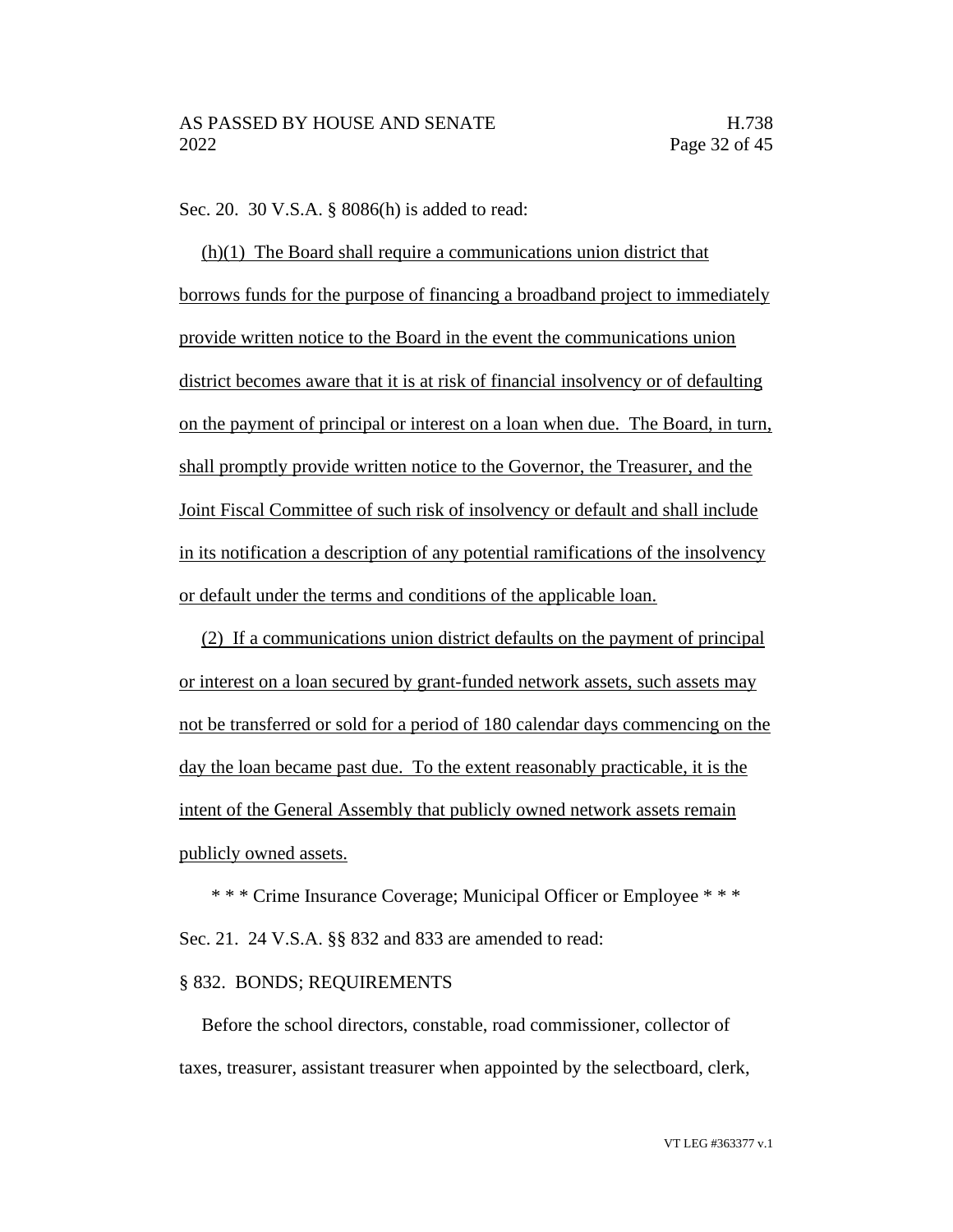and any other officer or employee of the town who has authority to receive or disburse town funds enter upon the duties of their offices, the selectboard shall require each to have crime insurance coverage or give a bond conditioned for the faithful performance of his or her duties: the school directors, to the town school district; the other named officers, to the town. The treasurer, assistant treasurer when appointed by the selectboard, and collector shall also be required to have crime insurance coverage or give a bond to the town school district for like purpose. All such crime insurance coverage or bonds shall be in sufficient sums and with sufficient sureties as prescribed and approved by the selectboard. If the selectboard at any time considers the crime insurance coverage or a bond of any such officer or employee to be insufficient, it may require, by written order, the officer or employee to give an additional bond in such sum as it deems necessary. If an officer or employee, so required, neglects for ten days after such request to give such original or additional bond, his or her office shall be vacant. A bond or crime insurance coverage furnished pursuant to the provisions of this section shall not be valid if signed by any other officer of the same municipality as surety thereon.

#### § 833. APPROVAL; RECORD; EVIDENCE

On the approval of crime insurance coverage or a bond required by section 832 of this title, the selectboard of a town shall file the same in the office of the town clerk to be recorded by such clerk in a book kept for that purpose.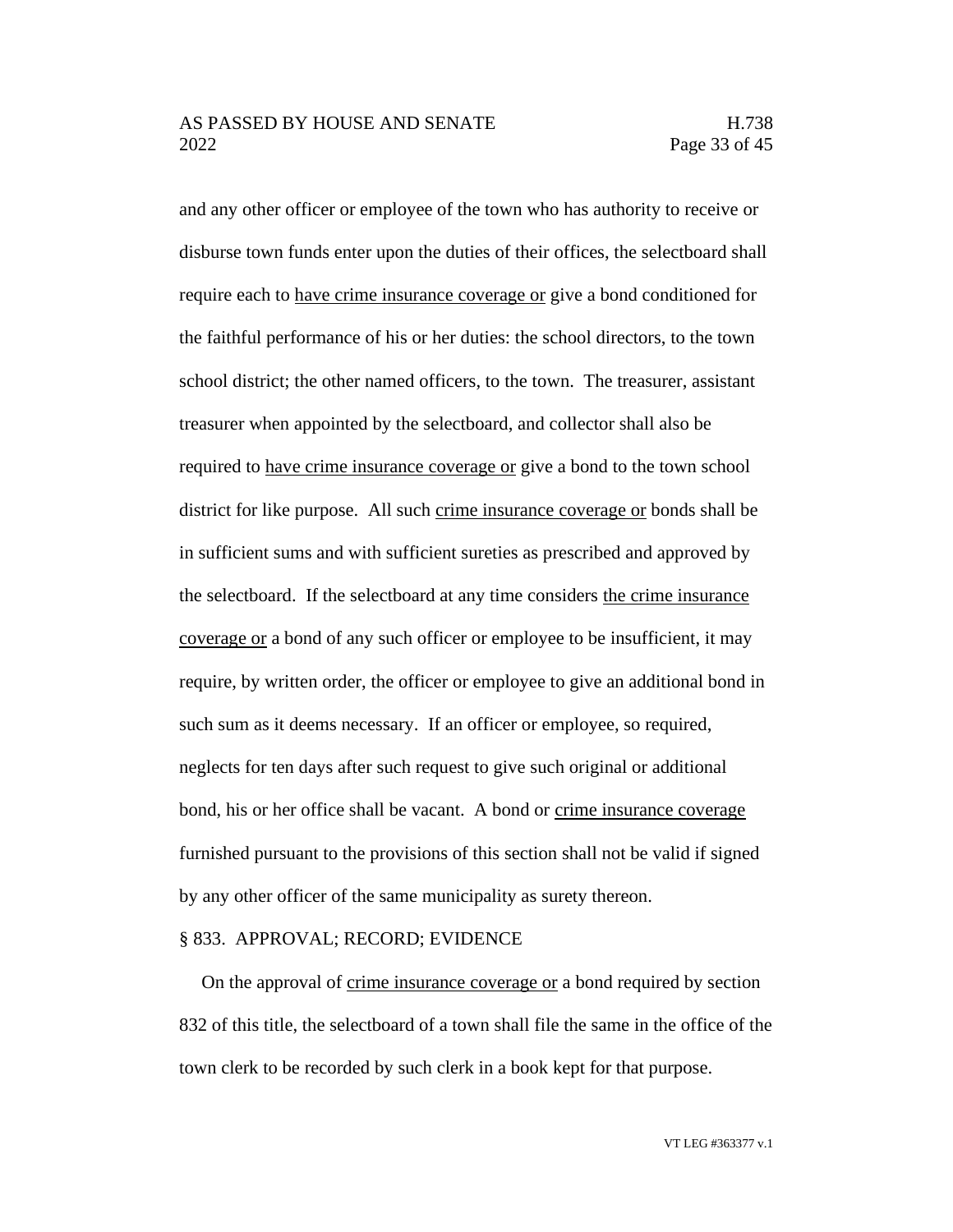Copies thereof duly certified by such clerk shall be evidence in court as if the original were produced.

Sec. 22. 24 V.S.A. § 835 is amended to read:

#### § 835. PAYMENT OF PREMIUMS

Bonds or crime insurance coverage required of officers of a municipality shall be paid for by the municipality requiring the same.

Sec. 23. 24 V.S.A. § 1234 is amended to read:

§ 1234. OATH; BOND

Before entering upon his or her a manager's duties, such a manager shall be sworn to the faithful performance of his or her the manager's duties and shall have crime insurance coverage or give a bond to the town in such the amount and with such the sureties as the selectboard may require.

Sec. 24. 24 V.S.A. § 1306 is amended to read:

## § 1306. OATHS AND BONDS OF OFFICERS

The clerk, treasurer, and collector of such corporation shall be sworn. The treasurer and collector shall have crime insurance coverage or give a bond to the corporation in such sum and with such sureties as are prescribed and approved by the trustees, conditioned for the faithful performance of their duties.

Sec. 25. 24 V.S.A. § 2433 is amended to read:

§ 2433. BONDS; ACTIONS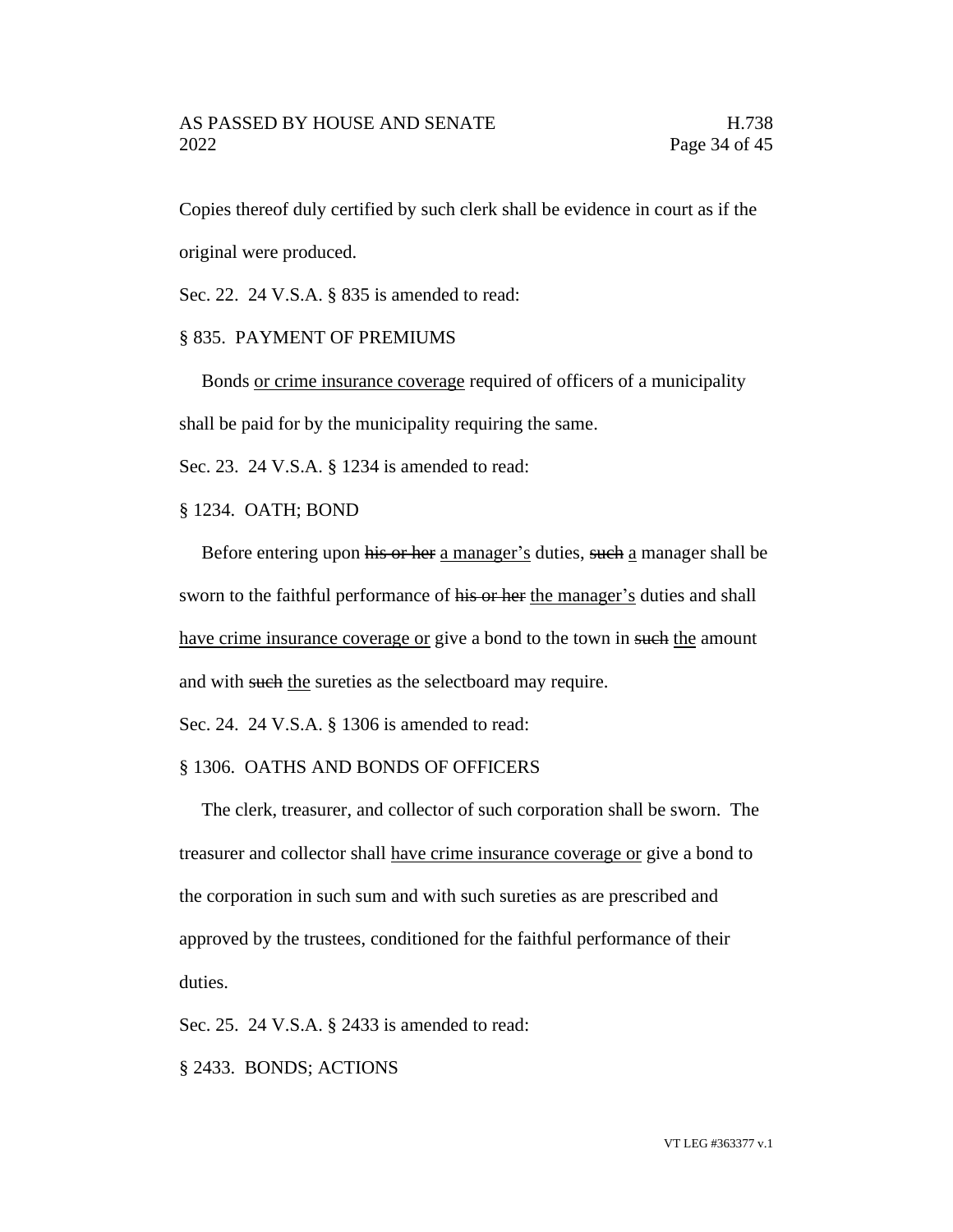The trustees shall have crime insurance coverage or give bonds to the satisfaction of the selectboard, conditioned for the faithful performance of their duties. In the name of the town, they may prosecute and defend a suit or action for the recovery or protection of the estate entrusted to their care.

\* \* \* City of Montpelier; Tax Increment Financing District \* \* \*

Sec. 26. MONTPELIER TIF DISTRICT; ORIGINAL TAXABLE VALUE

(a) Notwithstanding any other provision of law, and upon approval by the Vermont Economic Progress Council as provided in subsection (b) of this section, the City of Montpelier may reset its original taxable value, as defined in 24 V.S.A. § 1891(5), to the grand list values as of April 1, 2023, provided that the reset:

(1) maintains the same parcels as the City's certified original taxable value;

(2) does not change the creation date of the district; and

(3) does not extend the City's period to incur indebtedness beyond

March 31, 2030.

(b) The reset of the original taxable value in the City of Montpelier's tax increment financing district shall only become final upon approval by the Vermont Economic Progress Council of the City's application for a five-year extension of the deadline to incur its first debt. Notwithstanding any other provision of law, the City may apply to the Vermont Economic Progress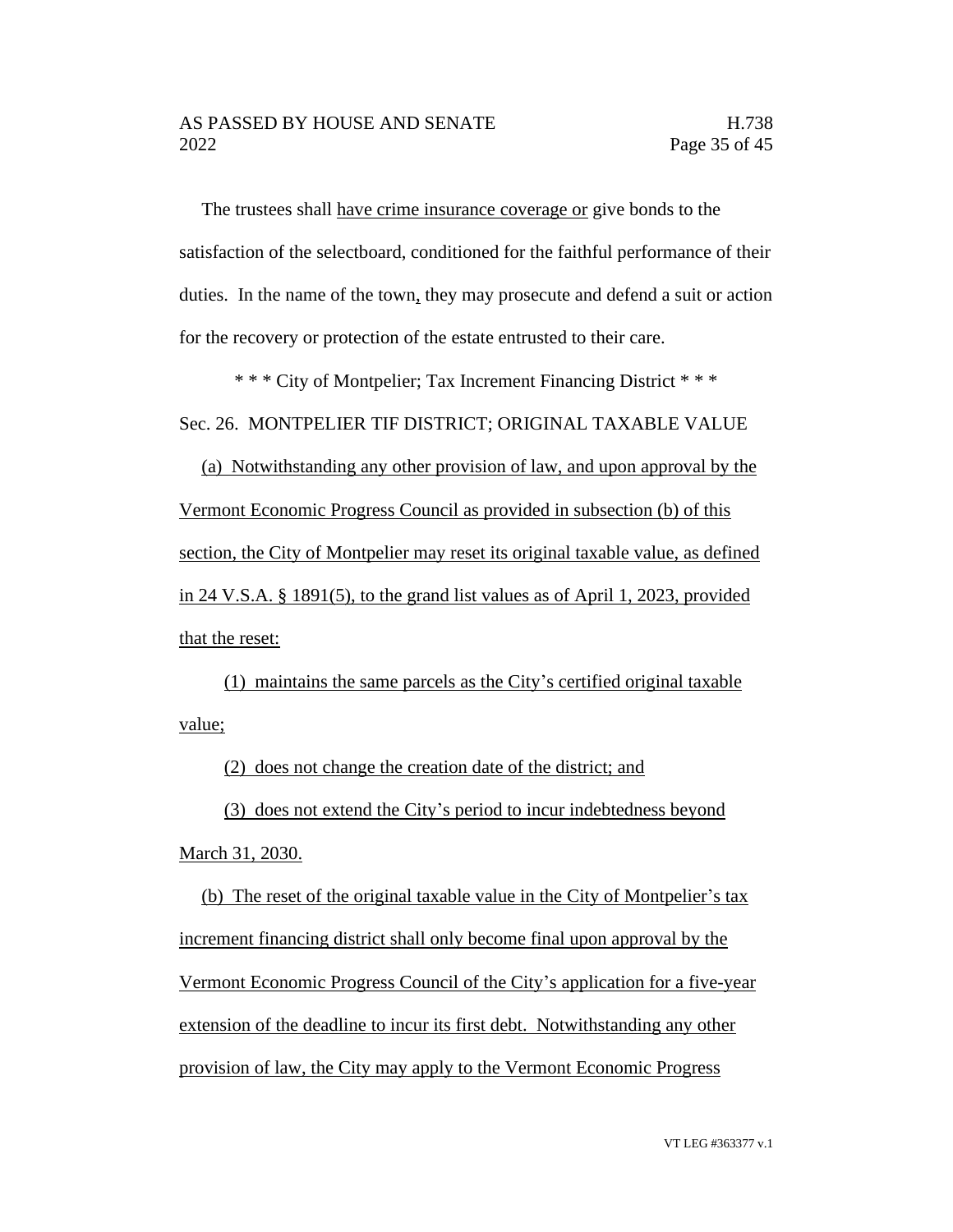Council for an extension of the period to incur its first debt not later than 90 days after the final April 1, 2023 grand list is filed with the city clerk. The City's extension application shall include an updated tax increment financing plan that incorporates the proposed reset original taxable value.

\* \* \* Sales and Use Tax Exemption; Manufacturing Machinery

and Equipment \* \* \*

Sec. 27. 32 V.S.A. § 9741(14) is amended to read:

(14)(A) Tangible personal property that becomes an ingredient or component part of, or is consumed or destroyed or loses its identity in the manufacture of tangible personal property for sale;

(B) machinery Machinery and equipment for use or consumption directly and exclusively, except for isolated or occasional uses, used in or consumed as an integral or essential part of an integrated production operation by a manufacturing or processing plant or facility engaged in the manufacture of tangible personal property for sale, or in the manufacture of other machinery or equipment, parts, or supplies for use in the manufacturing process; and devices used to monitor manufacturing machinery and equipment or the product during the manufacturing process. Machinery and equipment used in administrative, managerial, sales, or other nonproduction activities, or used prior to the first production operation or subsequent to the initial packaging of a product, shall not be exempt from tax, unless such uses are merely isolated or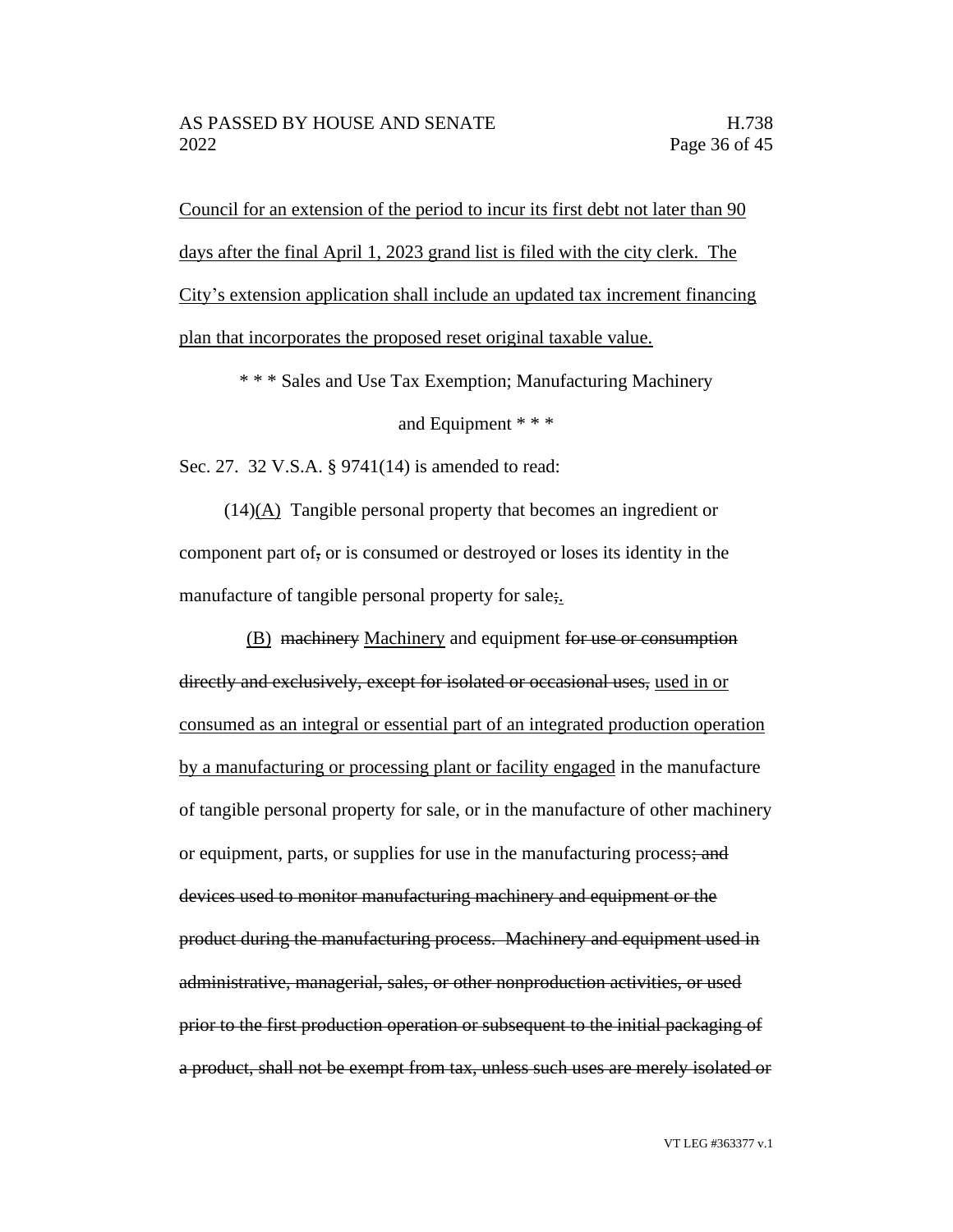occasional or unless the machinery used for initial packaging is also used for secondary packaging as part of an integrated process. Machinery and equipment shall not include buildings and structural components thereof. As used in this subdivision, it shall be rebuttably presumed that uses are not isolated or occasional if they total more than four percent of the time the machinery or equipment is operated. For the purposes of this subsection subdivision (14), "manufacture" includes extraction of mineral deposits, the entire printing and bookmaking process, and the entire publication process.

(C) As used in this subdivision (14):

(i) "Integrated production operation" means an integrated series of operations at a manufacturing or processing plant or facility to process, transform, or convert tangible personal property by physical, chemical, or other means into a different form, composition, or character from that in which it originally existed. Integrated production operations begin when raw material is first changed physically, chemically, or otherwise in form, composition, or character, including being removed from storage or introduced for this manipulation, and end when the product is placed in initial packaging and shall include production line operations, including initial packaging operations, and waste, pollution, and environmental control operations.

(ii) "Manufacturing or processing business" means a business that utilizes an integrated production operation to manufacture, process, fabricate,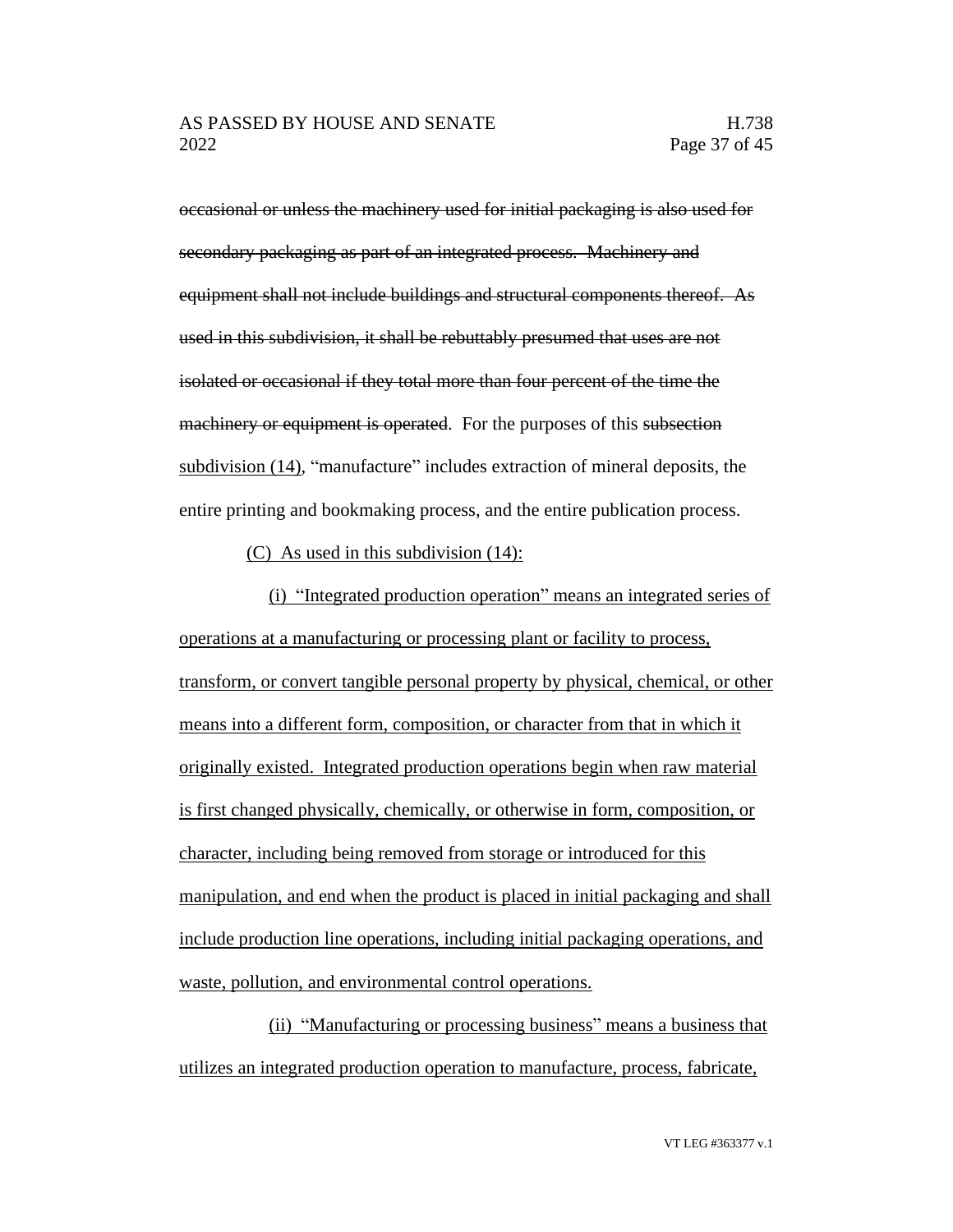or finish items for wholesale and retail distribution as part of what is commonly regarded by the general public as an industrial manufacturing or processing operation or an agricultural commodity processing operation. "Manufacturing or processing business" does not include nonindustrial businesses whose operations are primarily retail and that produce or process tangible personal property as an incidental part of conducting the retail business, such as retailers who bake, cook, or prepare food products in the regular course of their retail trade; the assembling of product by retailers for sale; grocery stores, meat lockers, and meat markets that butcher or dress livestock or poultry in the regular course of their retail trade; contractors who alter, service, repair, or improve real property; and retail businesses that clean, service, or refurbish and repair tangible personal property for its owner. The examples provided in this subdivision (ii) shall not be construed as exclusive.

(iii) "Manufacturing or processing plant or facility" means a single, fixed location owned or controlled by a manufacturing or processing business that consists of one or more structures or buildings in a contiguous area where integrated production operations are conducted to manufacture or process tangible personal property to be ultimately sold at retail. A business may operate one or more manufacturing or processing plants or facilities at different locations to manufacture or process a single product of tangible personal property to be ultimately sold at retail.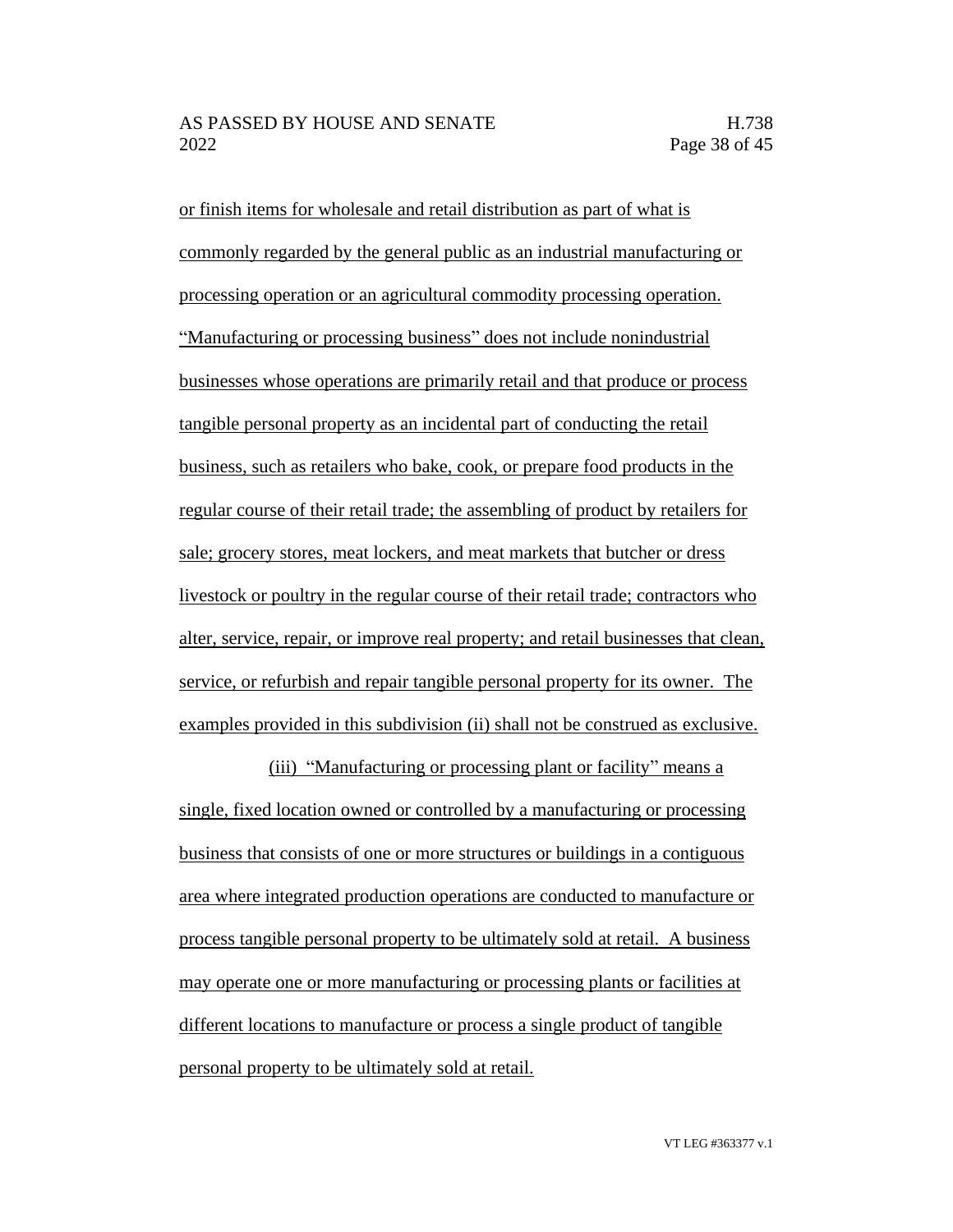(iv) "Primary" or "primarily" means more than 50 percent of the time.

(v) "Production line" means the assemblage of machinery and equipment at a manufacturing or processing plant or facility where the actual transformation or processing of tangible personal property occurs.

(D) For the purposes of this subdivision (14), machinery and equipment shall be deemed to be used as an integral or essential part of an integrated production operation when used during the integrated production operation:

(i) to transport, convey, handle, or store the property undergoing manufacturing or processing at any point from the beginning of the production line until it is placed into initial packaging;

(ii) to act upon, effect, promote, or otherwise facilitate a physical change to the property undergoing manufacturing or processing;

(iii) to guide, control, or direct the movement of property

undergoing manufacturing or processing;

(iv) to test or measure materials, the property undergoing manufacturing or processing, or the finished product during the manufacturer's integrated production operations;

(v) to plan, manage, control, or record the receipt and flow of property while undergoing manufacturing or processing;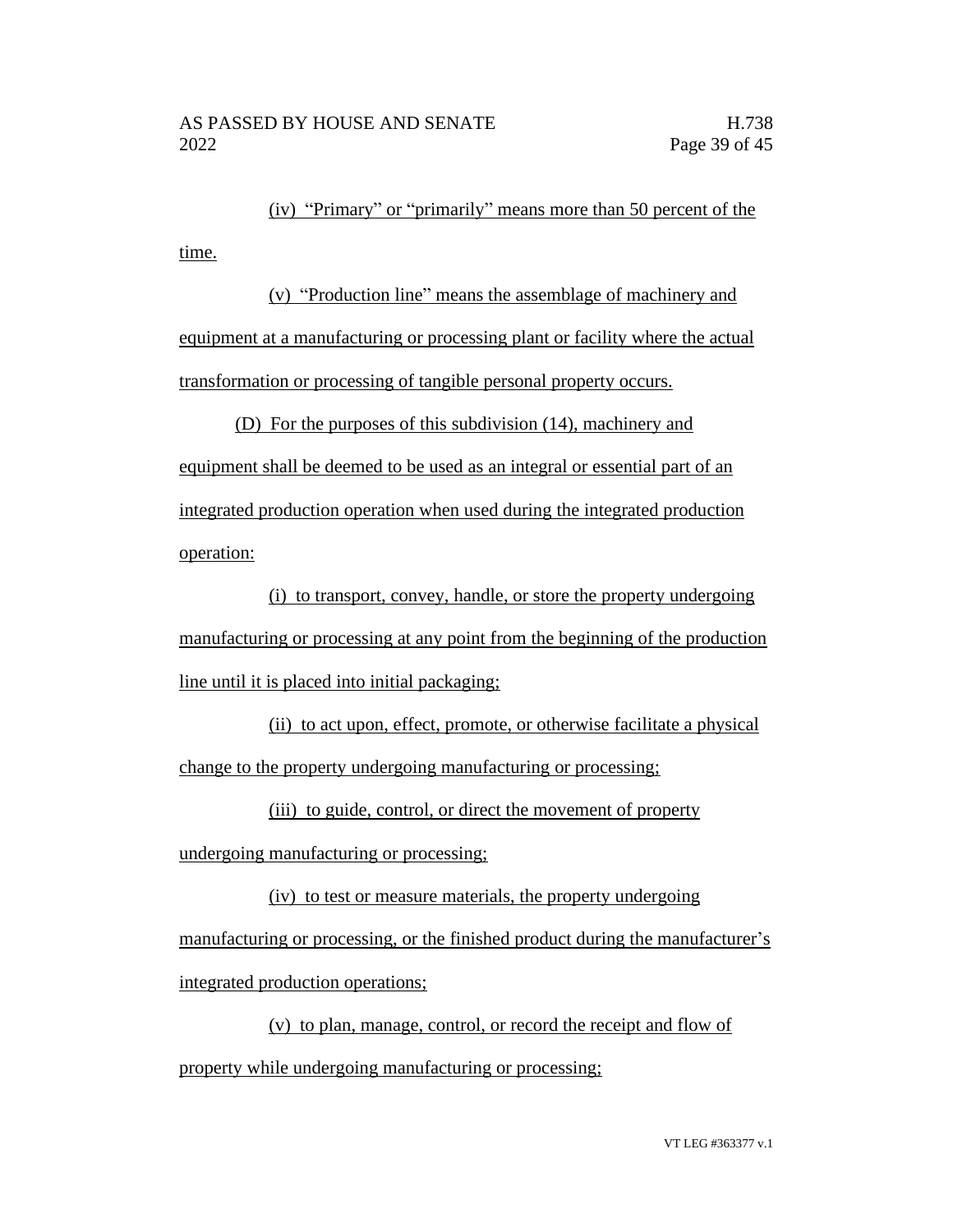(vi) to lubricate, control the operating of, or otherwise enable the functioning of other production machinery and equipment and the continuation of production operations;

(vii) to transmit or transport electricity, gas, water, steam, or similar substances used in production operations from the point of generation, if produced by the manufacturer or processor at the plant site, to that manufacturer's production operation; or, if purchased or delivered from off– site, from the point where the substance enters the site of the plant or facility to that manufacturer's production operations;

(viii) to package the property being manufactured or processed in any container or wrapping in which such property is normally sold or transported, even if the machinery operates after the point of initial packaging;

(ix) to cool, heat, filter, refine, or otherwise treat water, steam, acid, oil, solvents, or other substances that are used in production operations;

(x) to provide and control an environment required to maintain certain levels of air quality, humidity, or temperature in special and limited areas of the plant or facility where such regulation of temperature or humidity is part of and essential to the production process;

(xi) to treat, transport, or store waste or other byproducts of production operations at the plant or facility and to clean manufacturing machinery and equipment;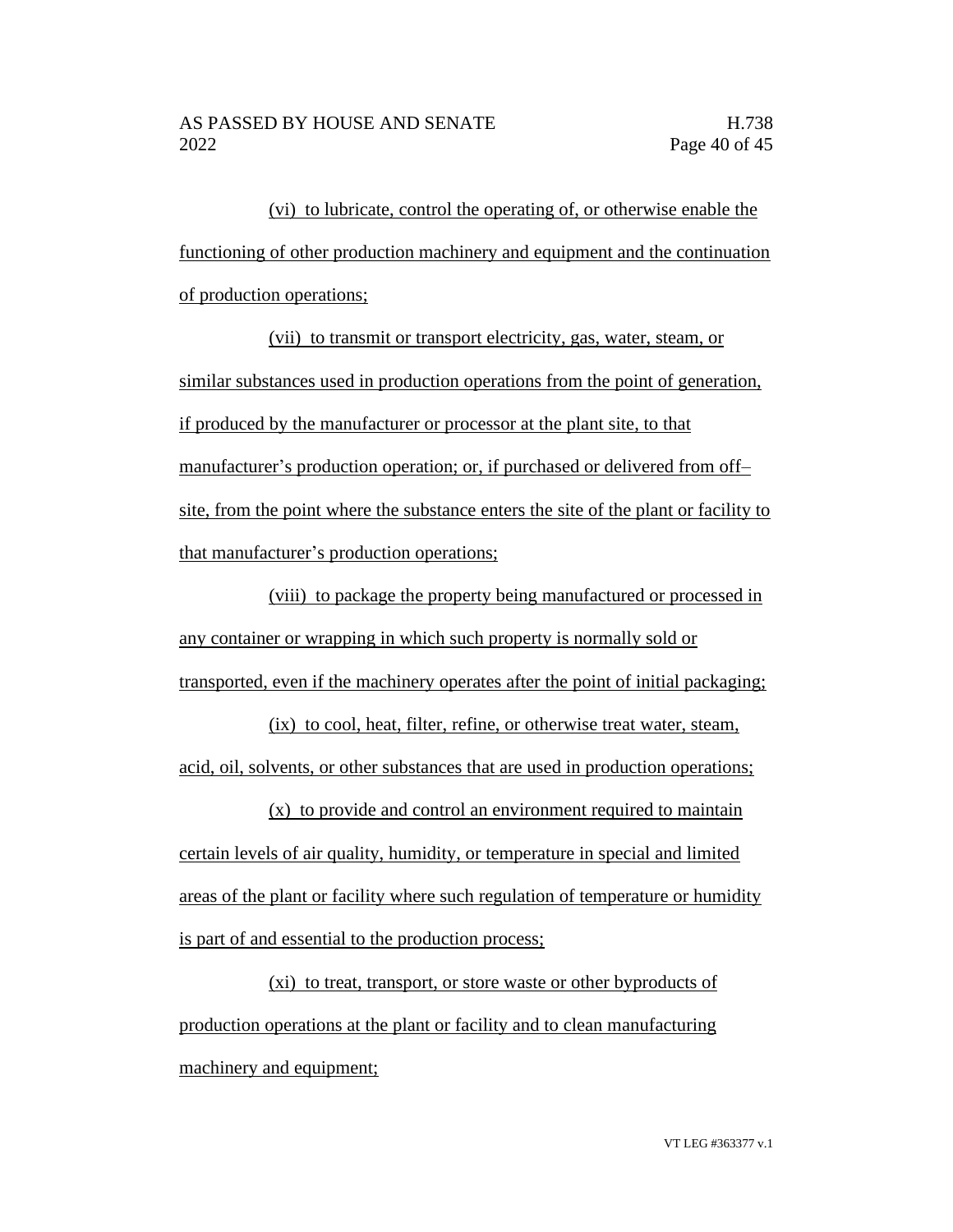(xii) to control pollution at the plant or facility where the pollution is produced by the manufacturing or processing operation; or

(xiii) to inspect or conduct quality control on the product, even if the inspection or quality control machinery operates after the point of initial packaging.

(E) "Machinery and equipment used as an integral or essential part of an integrated production operation" does not mean:

(i) machinery and equipment used for nonproduction purposes, including machinery and equipment used for plant security, fire prevention, first aid, accounting, administration, record keeping, advertising, marketing, sales or other related activities, plant cleaning, plant communications, and employee work scheduling;

(ii) machinery, equipment, and tools used primarily in maintaining and repairing any type of machinery and equipment or the building and plant;

(iii) transportation, transmission, and distribution equipment not primarily used in a production, warehousing, or material handling operation at the plant or facility, including the means of conveyance of natural gas, electricity, oil, or water, and related equipment, located outside the plant or facility;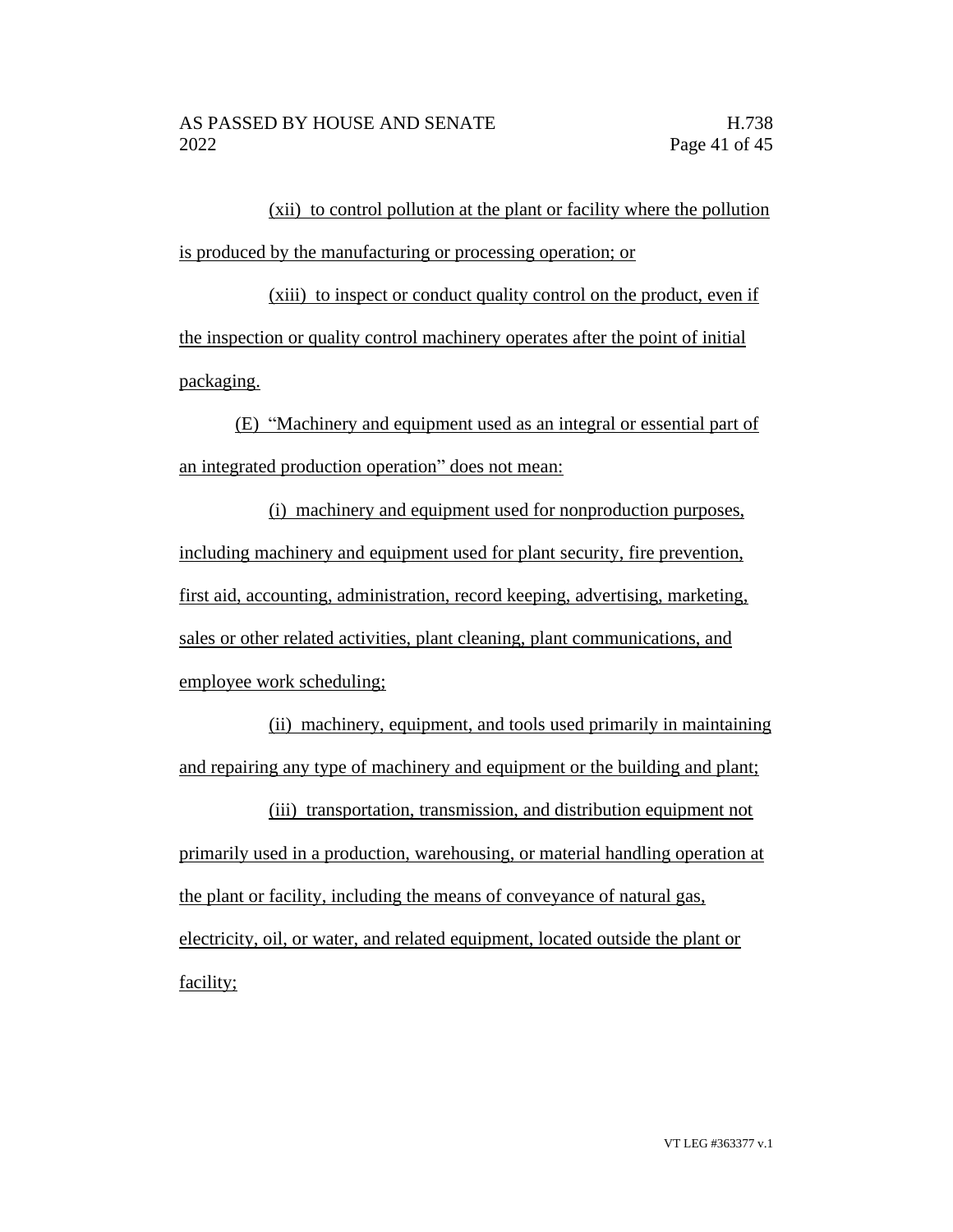(iv) office machines and equipment, including computers and related peripheral equipment, not used directly and primarily to control or measure the manufacturing process;

(v) furniture and other furnishings;

(vi) buildings, other than exempt machinery and equipment that is permanently affixed to or becomes a physical part of the building, and any other part of real estate that is not otherwise exempt;

(vii) building fixtures that are not integral to the manufacturing operation, such as utility systems for heating, ventilation, air conditioning, communications, plumbing, or electrical;

(viii) machinery and equipment used for general plant heating, cooling, and lighting; or

(ix) motor vehicles that are registered for operation on public highways.

(F) Subdivisions (D) and (E) of this subdivision (14) shall not be construed as exclusive lists of the machinery and equipment that qualify or do not qualify as an integral or essential part of an integrated production operation. When machinery or equipment is used as an integral or essential part of production operations part of the time and for nonproduction purposes at other times, the primary use of the machinery or equipment shall determine the qualification of the machinery or equipment for the exemption.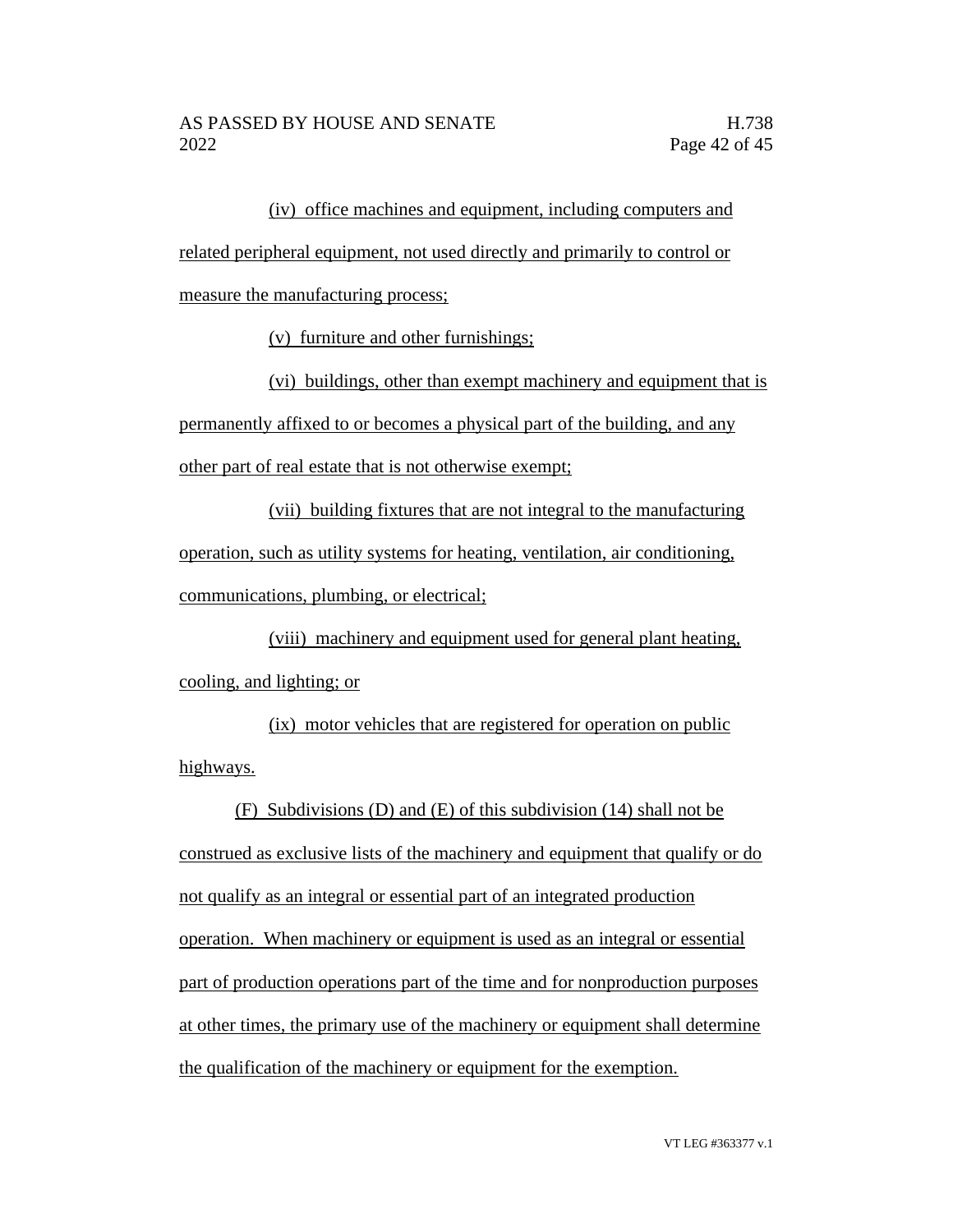\* \* \* Sales and Use Tax Exemption; Menstrual Products \* \* \* Sec. 27a. 32 V.S.A. § 9706(oo) is amended to read:

(oo) The statutory purpose of the exemption for feminine hygiene menstrual products in subdivision 9741(56) of this title is to limit the cost of goods that are necessary for the health and welfare of Vermonters. Sec. 27b. 32 V.S.A. § 9741(56) is amended to read:

(56) Feminine hygiene Menstrual products. As used in this subdivision, "feminine hygiene menstrual products" means tampons, panty liners, menstrual cups, sanitary menstrual napkins, and other similar tangible personal property designed for feminine hygiene use in connection with the human menstrual cycle but does not include "grooming and hygiene products" as defined in this chapter.

\* \* \* Effective Dates \* \* \*

Sec. 28. EFFECTIVE DATES

(a) This section and Secs. 27a and 27b (sales and use tax exemption; menstrual products) shall take effect on passage.

(b) Notwithstanding 1 V.S.A. § 214, Secs. 1–3 (enhanced life estates; property transfer tax), 4 and 5 (underpayment penalties; deadlines), and 18 (529 plans; student loan repayment; VHEIP income tax credit) shall take effect retroactively on January 1, 2022 and shall apply to taxable years beginning on and after January 1, 2022.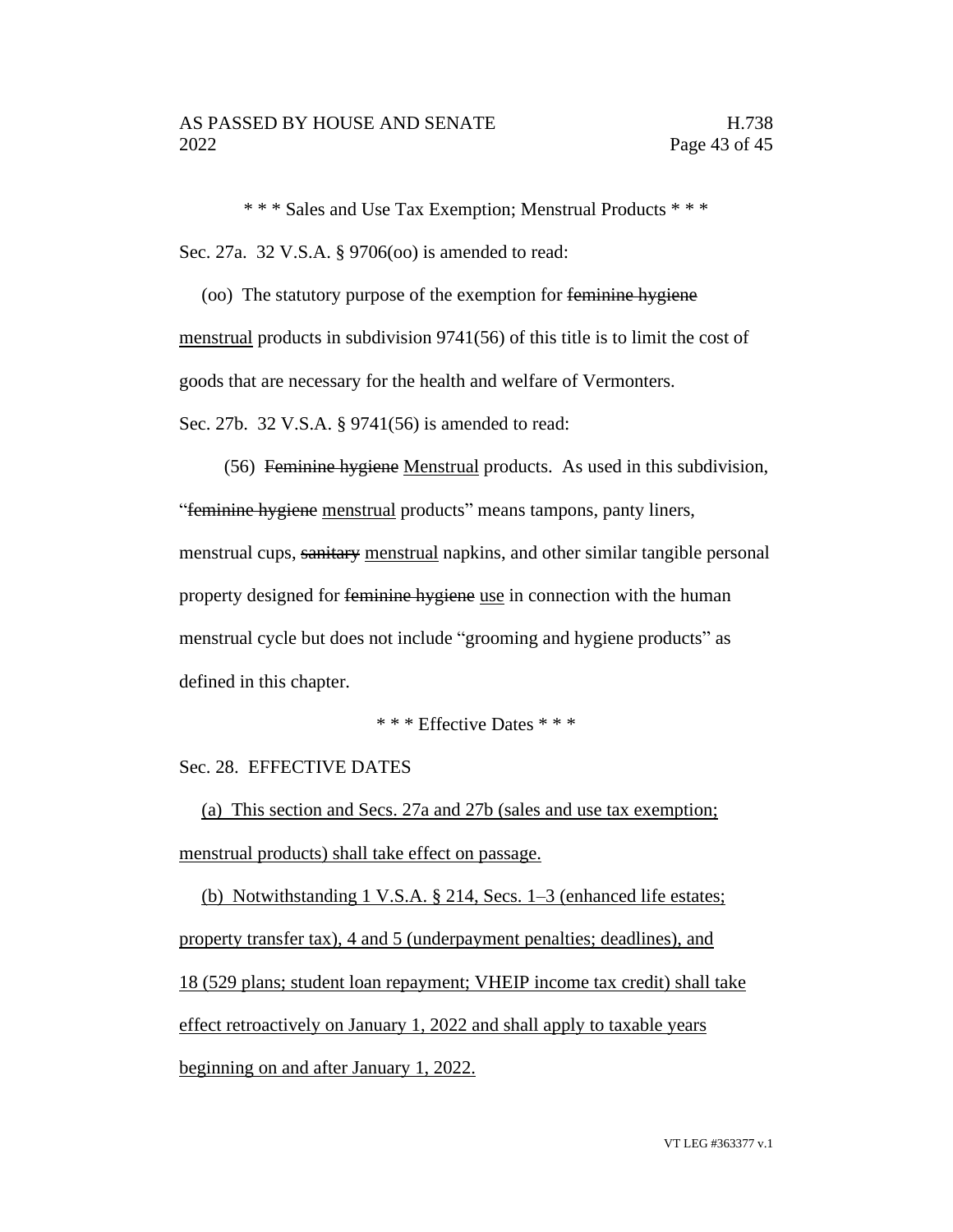(c) Secs. 8 (32 V.S.A. § 5862b; Children's Trust Foundation checkoff) and 11 (transition; Children's Trust Fund; FY 2023 transfers) shall take effect on July 1, 2022.

(d) Secs. 9 (33 V.S.A. § 3303(b); Children's Trust Fund administration) and 10 (repeals; Children's Trust Fund) shall take effect on

December 31, 2022.

(e) Notwithstanding 1 V.S.A. § 214, Secs. 12 and 13 (reporting federal audits and adjustments; partnerships) shall take effect retroactively on January 1, 2022 and shall apply to any adjustments to a taxpayer's federal taxable income with a final determination date occurring on and after July 1, 2022.

(f) Notwithstanding 1 V.S.A. § 214, Sec. 14 (taxation of land underlying solar plant or energy storage facility) shall take effect retroactively on July 1, 2021.

(g) Secs. 15 and 16 (fishing, hunting, and trapping licenses) shall take effect on January 1, 2023.

(h) Sec. 17 (legislative expense reimbursement) shall take effect on January 1, 2023.

(i) Secs. 19–20 (communications union districts), 21–25 (crime insurance coverage; municipal officer or employee), 26 (City of Montpelier; tax